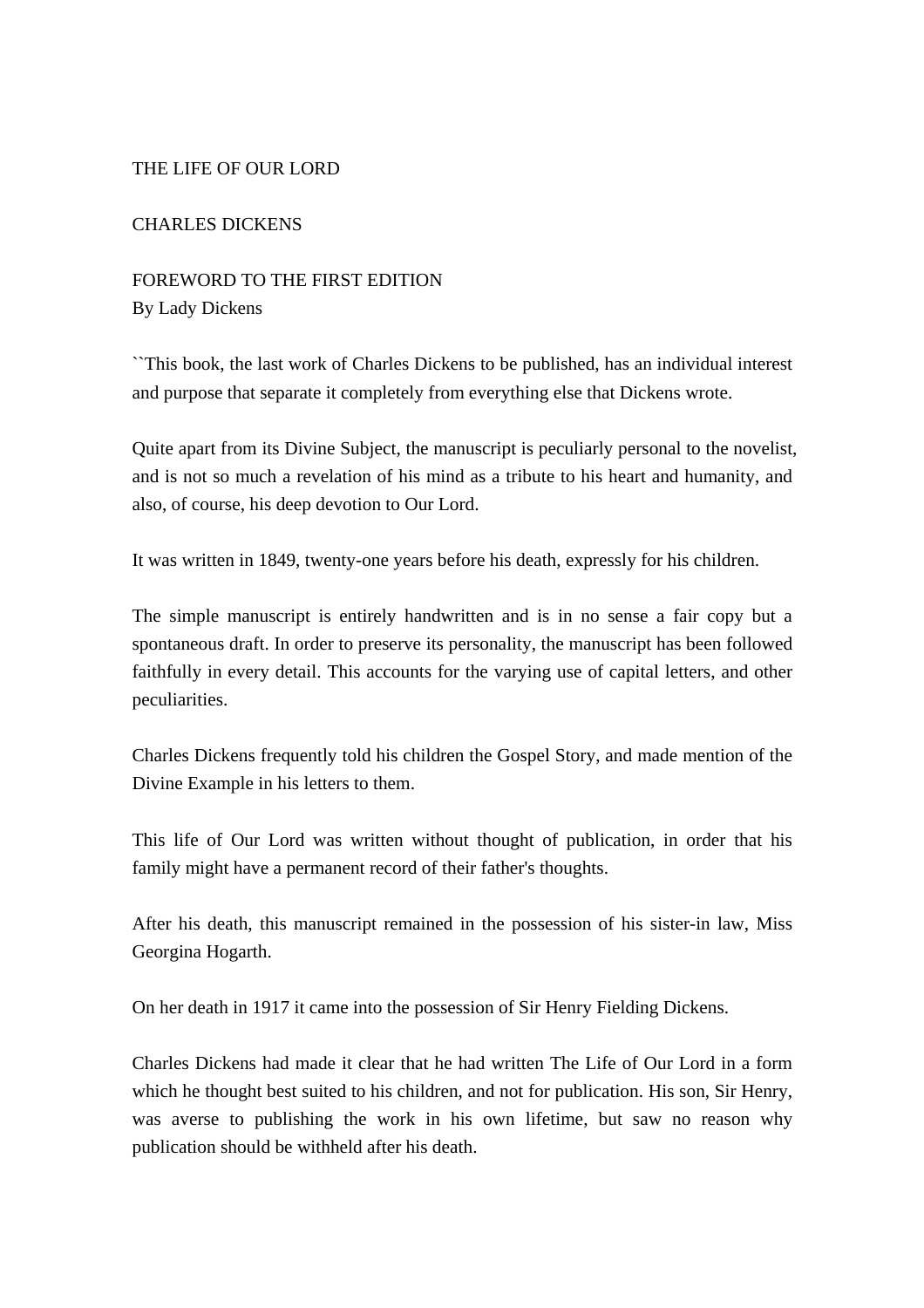Sir Henry's will provided that, if the majority of his family were in favour of publication, The Life of Our Lord should be given to the world. It was first published, in serial form, in March 1934. ``

Marie Dickens

April 1934

# CHAPTER THE FIRST

My dear children, I am very anxious that you should know something about the History of Jesus Christ. For everybody ought to know about Him. No one ever lived, who was so good, so kind, so gentle, and so sorry for all people who did wrong, or were in anyway ill or miserable, as he was. And as he is now in Heaven, where we hope to go, and all to meet each other after we are dead, and there be happy always together, you never can think what a good place Heaven, is without knowing who he was and what he did.

--------------------------------------------------------------------------------

He was born, a long long time ago - nearly Two Thousand years ago - at a place called Bethlehem. His father and mother lived in a city called Nazareth, but they were forced, by business to travel to Bethlehem. His father's name was Joseph, and his mother's name was Mary.

And the town being very full of people, also brought there by business, there was no room for Joseph and Mary in the Inn or any house; so they went into a Stable to lodge, and in this stable Jesus Christ was born. There was no cradle or anything of that kind there, so Mary laid her pretty little boy in what is called the Manger, which is the place the horses eat out of. And there he fell asleep.

While he was asleep, some Shepherds who were watching Sheep in the Fields, saw an Angel from God, all light and beautiful, come moving over the grass towards Them. At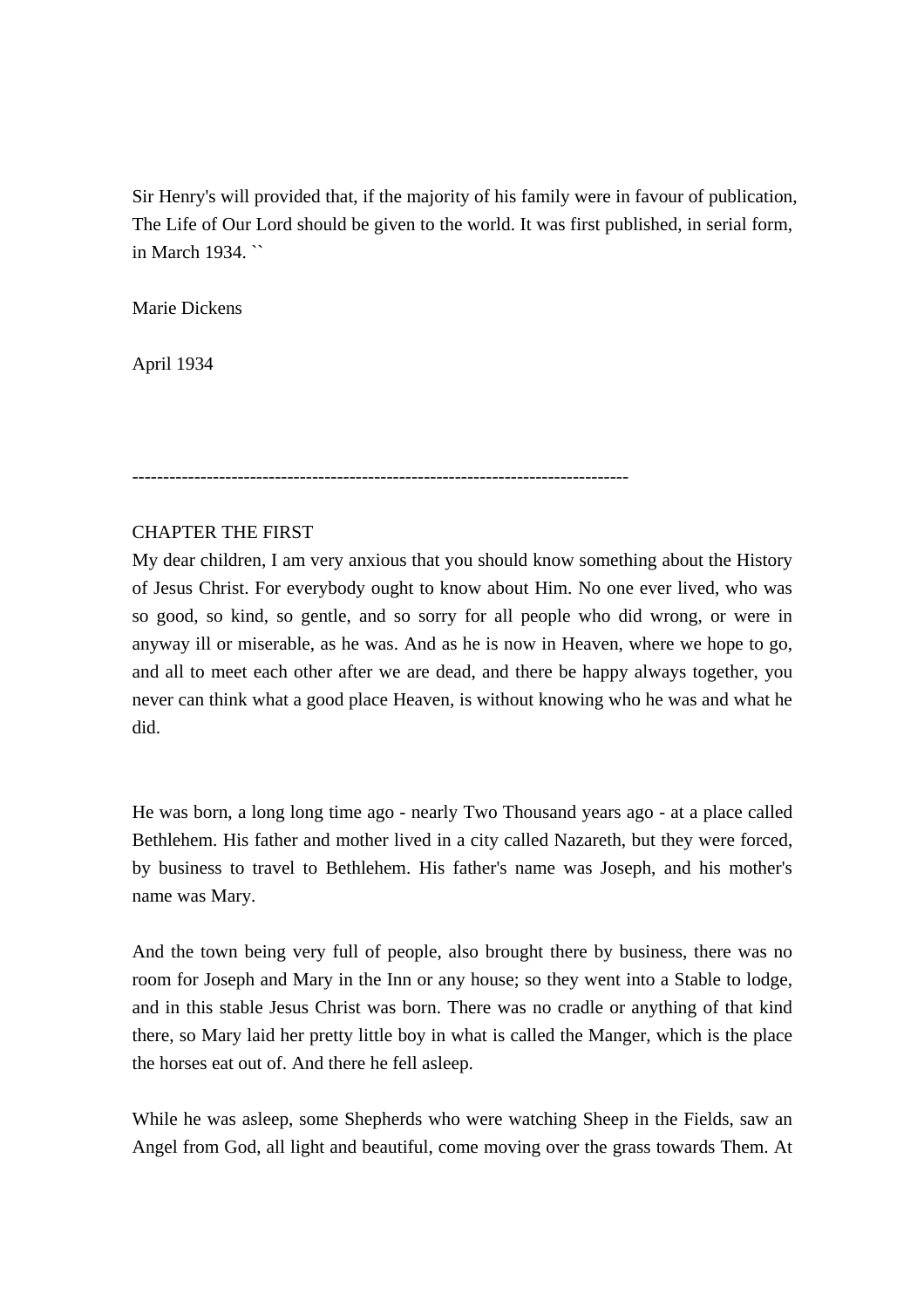first they were afraid and fell down and hid their faces. But it said ``There is a child born to-day in the city of Bethlehem near here, who will grow up to be so good that God will love him as his own son; and he will teach men to love one another, and not to quarrel and hurt one another; and his name will be Jesus Christ; and people will put that name in their prayers, because they will know God loves it, and will know that they should love it too.'' And then the Angel told the Shepherds to go to that Stable, and look at that little child in the Manger. Which they did; and they kneeled down by it in its sleep, and said ``God bless this child!''

Now the great place of all that country was Jerusalem - just as London is the great place in England - and at Jerusalem the King lived, whose name was King Herod. Some wise men came one day, from a country a long way off in the East, and said to the King `` We have seen a Star in the Sky, which teaches us to know that a child is born in Bethlehem who will live to be a man whom all people will love.'' When King Herod heard this, he was jealous, for he was a wicked man. But he pretended not to be, and said to the wise men, ``Whereabouts is this child?'' And the wise men said ``We don't know. But we think the Star will shew us; for the Star has been moving on before us, all the way here, and is now standing still in the sky.'' Then Herod asked them to see if the Star would shew them where the child lived, and ordered them, if they found the child, to come back to him. So they went out, and the Star went on, over their heads a little way before them, until it stopped over the house where the child was. This was very wonderful, but God ordered it to be so.

When the Star stopped, the wise men went in, and saw the child with Mary his Mother. They loved him very much, and gave him some presents. Then they went away. But they did not go back to King Herod; for they thought he was jealous, though he had not said so. So they went away, by night, back into their own country. And an Angel came, and told Joseph and Mary to take the child into a Country called Egypt, or Herod would kill him. So they escaped too, in the night - the father, the mother, and the child - and arrived there, safely.

But when this cruel Herod found that the wise men did not come back to him, and that he could not, therefore, find out where this child, Jesus Christ, lived, he called his soldiers and captains to him, and told them to go and Kill all the children in his dominions that were not more than two years old. The wicked men did so. The mothers of the children ran up and down the streets with them in their arms trying to save them,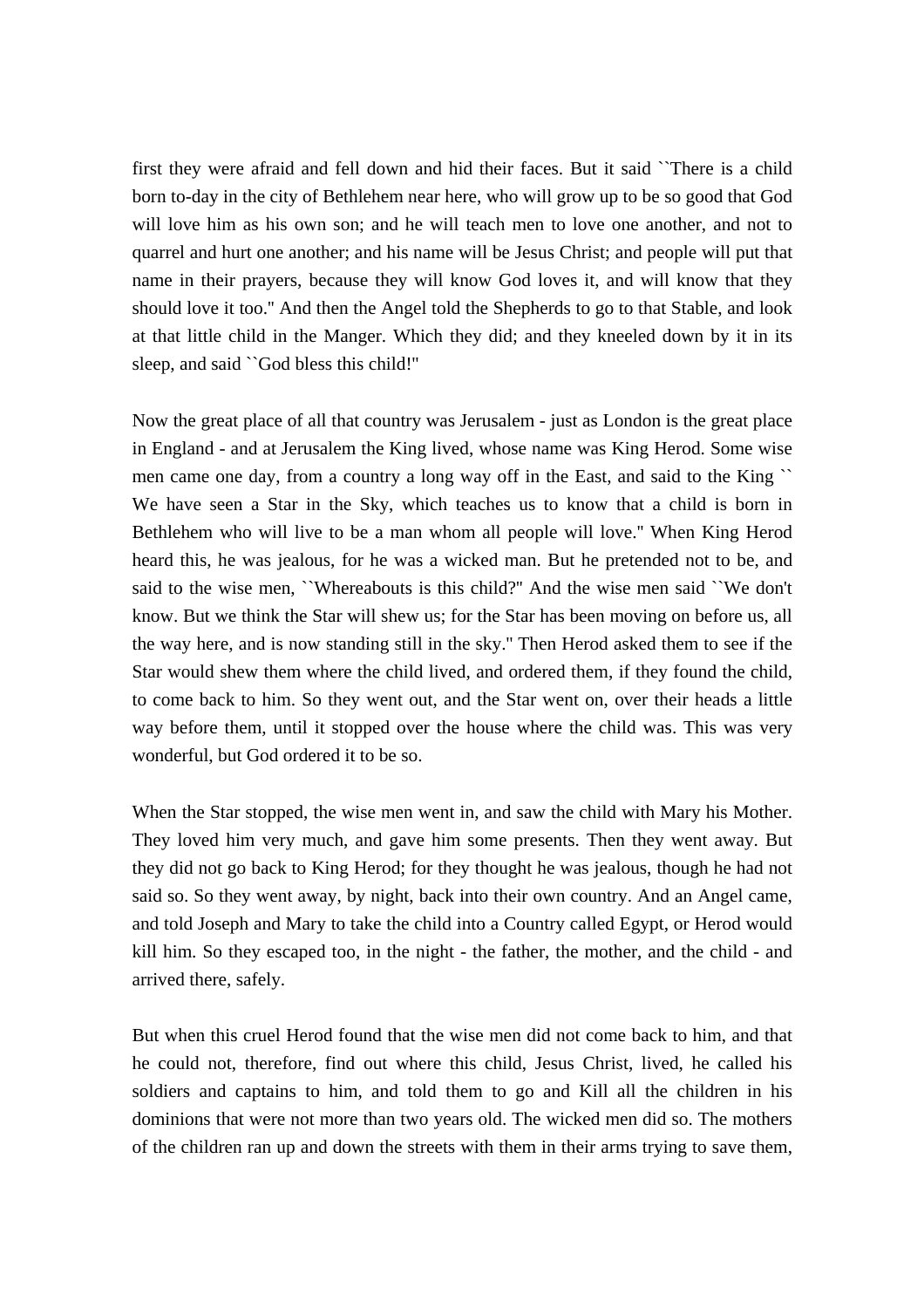and hide them in caves and cellars, but it was of no use. The soldiers with their swords killed all the children they could find. This dreadful murder was called the Murder of the Innocents. Because the little children were so innocent.

King Herod hoped that Jesus Christ was one of them. But He was not, as you know, for He had escaped safely into Egypt. And he lived there, with his father and mother, until Bad King Herod died.

--------------------------------------------------------------------------------

# CHAPTER THE SECOND

When King Herod was dead, an angel came to Joseph again, and said he might now go to Jerusalem, and not be afraid for the child's sake. So Joseph and Mary, and her Son Jesus Christ (who are commonly called The Holy Family) travelled towards Jerusalem; but hearing on the way that King Herod's son was the new King, and fearing that he, too, might want to hurt the child, they turned out of the way, and went to live in Nazareth. They lived there, until Jesus Christ was twelve years old.

Then Joseph and Mary went to Jerusalem to attend a Religious Feast which used to be held in those days, in the Temple of Jerusalem, which was a great church or Cathedral; and they took Jesus Christ with them. And when the Feast was over, they travelled away from Jerusalem, back towards their own home in Nazareth, wit a great many of their friends and neighbours. For people used, then, to travel a great many together, for fear of robbers; the roads not being so safe and well guarded as they are now, and travelling being much more difficult altogether, than it now is.

They travelled on. For a whole day, and never knew that Jesus Christ was not with them; for the company being so large, they thought he was somewhere among the people, thought they did not see Him. But finding that he was not there, and fearing that he was lost, they turned back to Jerusalem in great anxiety to look for him. They found him, sitting in the temple, talking about the goodness of God, and how we should all pay to him, with some learned men who were called Doctors. They were not what you understand by the word ``doctors'' now; they did not attend sick people; they were scholars and clever men. And Jesus Christ shewed such knowledge in what said to them,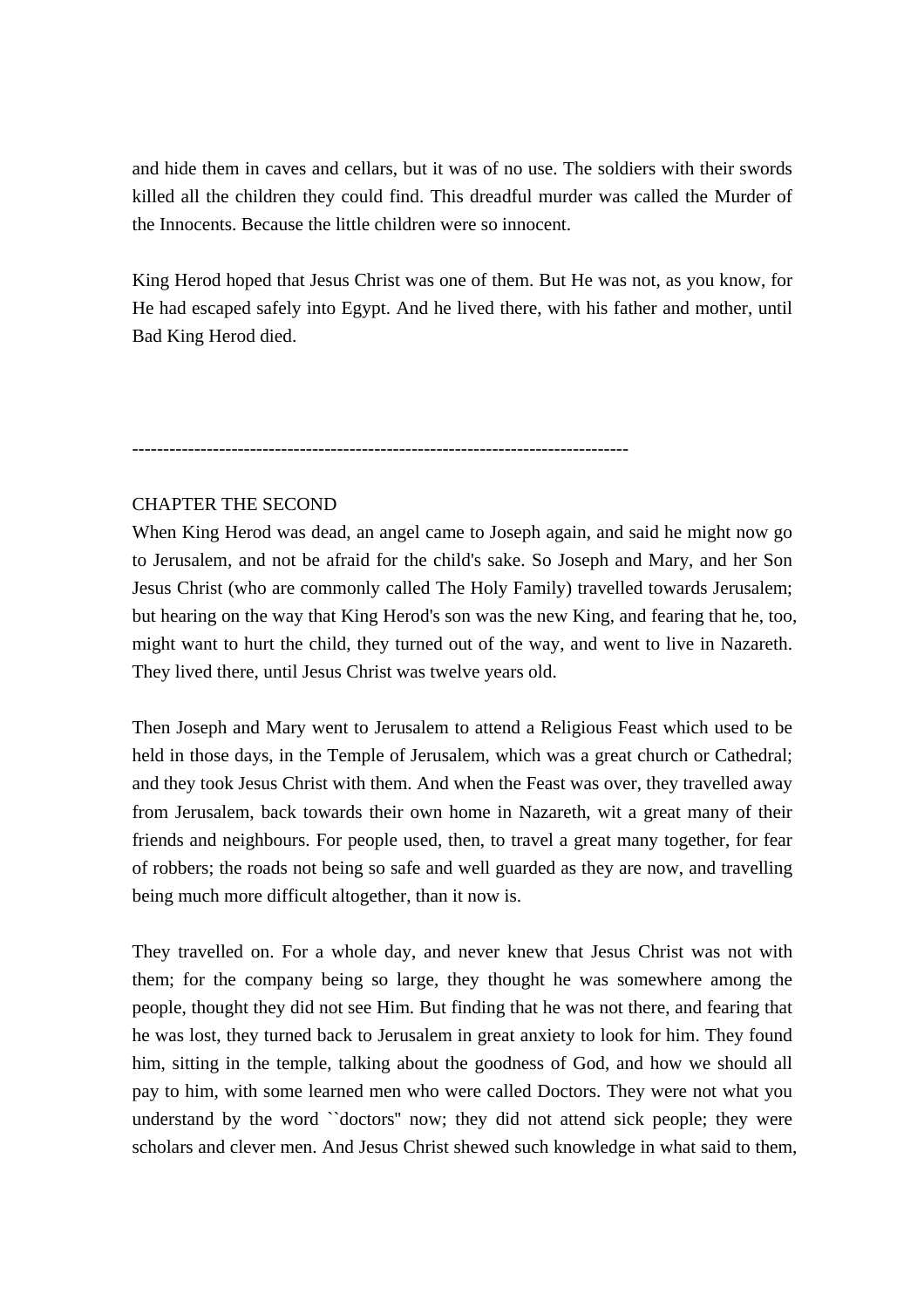and in the questions he asked them that they were all astonished.

He went, with Joseph and Mary, home to Nazareth, when they found him, and lived there until he was thirty or thirty-five years old.

At the time there was a very good man indeed, named John, who was the son of a woman named Elizabeth - the cousin of Mary. And people being wicked, and violent, and killing each other, and not minding their duty towards God, John (to teach them better) went about the country, preaching to them, and entreating them to be better men and women. And because he loved them more than himself, and didn't mind himself when he was doing them good, he was poorly dressed in the skin of a camel, and ate little but some insects called locusts, which he found as he travelled: and wild honey, which the bees left in the Hollow Trees.

You never saw a locust, because they belong to that country near Jerusalem, which is a great way off. So do camels, but I think you have seen a camel? At all events they are brought over here, sometimes; and if you would like to see one, I will shew you one.

There was a River, not very far from Jerusalem, called the River Jordan; and in this water, John baptized those people who would come to him, and promise to be better. A great many people went to him in crowds. Jesus Christ went too. But when John saw him, John said, ``Why should I baptize you, who are so much better than!" Jesus Christ made answer, ``Suffer it to be so now.'' So John baptized him. And when he was baptized, the sky opened, and a beautiful bird like a dove came flying down, and the voice of God, speaking up in Heaven, was heard to say ``This is my beloved Son, in whom I am well pleased!''

Jesus Christ then went into a wild and lovely country called the Wilderness, and stayed there forty days and forty nights, praying that he night be of use to men and women, and teach them to be better, so that after their deaths, they might be happy in Heaven.

When he came out of the Wilderness, he began to cure sick people by only laying his hand upon them; for God had given him power to heal the sick, and to give sight to the blind, and to do many wonderful and solemn things of which I shall tell you more bye and bye, and which are called ``The Miracles'' of Christ. I wish you would remember that word, because I shall use it again, and I should like you to know that it means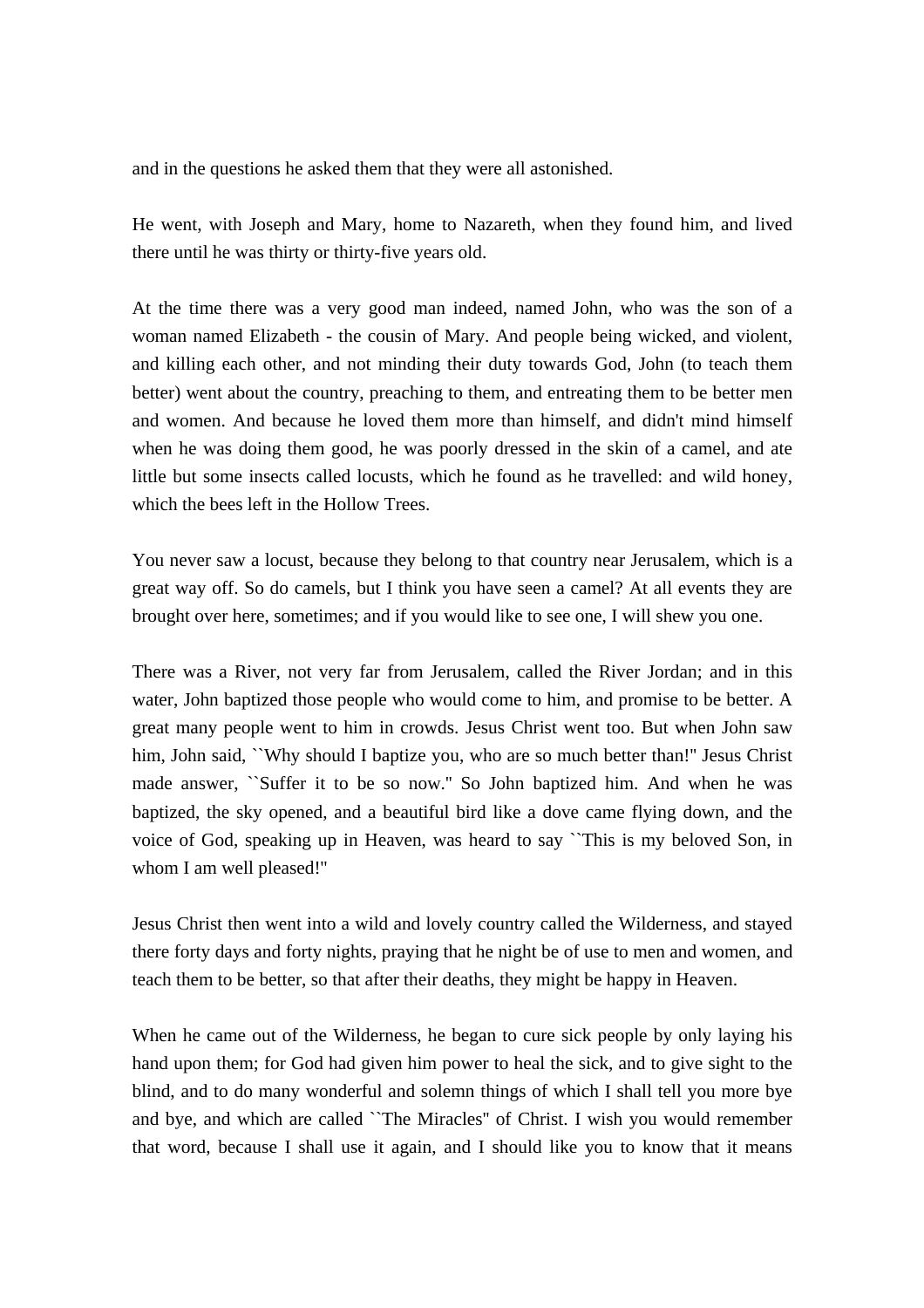something which is very wonderful and which could not be done without God's leave and assistance.

The first miracle which Jesus Christ did, was at a place called Cana, where he went to a Marriage-Feast with Mary his Mother. There was not wine; and Mary told him so. There were only six stone water-pots filled with water. But Jesus turned this water into wine, by only lifting up his hand; and all who were there, drank of it.

For God had given Jesus Christ the power to do such wonders; and he did them, that people might know he was not a common man, and might believe what he taught them, and also believe that God had sent him. And many people, hearing this, and hearing that he cured the sick, did begin to believe in him; and great crowds followed him in the streets and on the roads, wherever he went.

--------------------------------------------------------------------------------

### CHAPTER THE THIRD

That there might be some good men to go about with Him, teaching the people, Jesus Christ chose Twelve poor men to be his companions. These twelve are called The apostles or Disciples, and he chose them from among Poor Men, in order that the Poor might know - always after that; in all years to come - that Heaven was made for them as well as for the rich, and that God makes no difference between those who wear good clothes and those who go barefoot and in rags. The most miserable, the most ugly, deformed, wretched creatures that live, will be bright Angels in Heaven if they are good here on earth. Never forget this, when you are grown up. Never be proud or unkind, my dears, to any poor man, woman, or child. If they are bad, think that they would have been better, if they had had kind friends, and good homes, and had been better taught. So, always try to make them better by kind persuading words; and always try to teach them and relieve them if you can. And when people speak ill of the Poor and Miserable, think how Jesus Christ went among them and taught them, and thought them worthy of his care. And always pity them yourselves, and think as well of them as you can.

The names of the Twelve apostles were, Simon Peter, Andrew, James the son of Zebedee, John, Philip, Bartholomew, Thomas, Matthew, James the son Alphaeus,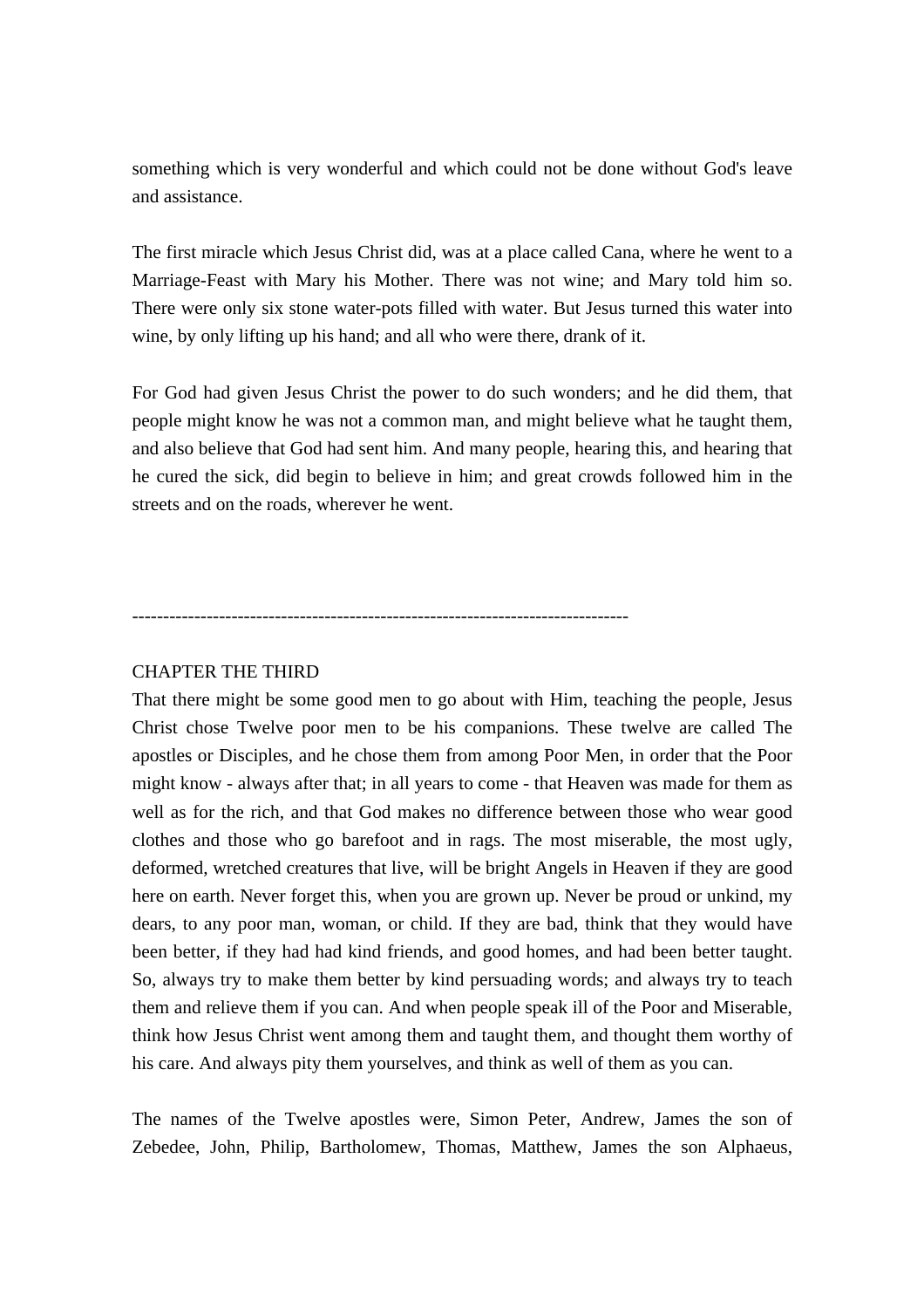Labbaeus, Simon, and Judas Iscariot. This man afterwards betrayed Jesus Christ, as you will hear bye and bye.

The first four of these, were poor fishermen, who were sitting in their boats by the seaside, mending their nets, when Christ passed by. He stopped, and went into Simon Peter's boat, and asked him if he had caught many fish. Peter said No; though they had worked all night with their nets, they had caught nothing. Christ said, ``let down the net again.'' They did so; and it was immediately so full of fish, that it required the strength of many men (who came and helped them) to lift it out of the water, and even then it was very hard to do. This was another of the miracles of Jesus Christ.

Jesus then said, ``Come with me.'' And they followed him directly.

And from that time the Twelve disciples or apostles were always with him.

As great crowds of people followed him, and wished to be taught, he went up into a Mountain and there preached to them, and gave them, from his own lips, the words of that Prayer, beginning ``Our father which art in Heaven,'' that you say every night. It is called The Lord's Prayer, because it was first said by Jesus Christ, and because he commanded his disciples to pray in those words.

When he was come down from the Mountain, there came to him a man with a dreadful disease called the leprosy. It was common in those times, and those who were ill with it, were called lepers. This Leper fell at the feet of Jesus Christ, and said ``Lord! If thou wilt, thou cans't make me well!" Jesus, always full of compassion, stretched out his hand, and said ``I will! Be thou well!" And his disease went away, immediately, and he was cured.

Being followed, wherever he went, by great crowds of people, Jesus went, with his disciples, into a house, to rest. While he was sitting inside, some men brought upon a bed, a man who was very ill of what is called the Palsy, so that he trembled all over from head to foot, and could neither stand, nor move. But the crowd being all about the door and windows, and they not being able to get near Jesus Christ, these men climbed up to the roof of the house, which was a low one; and through the tiling at the top, let down the bed, with the sick man upon it, into the room where Jesus sat. When he saw him, Jesus, full of pity, said ``Arise! Take up thy bed, and go to thine own home!" And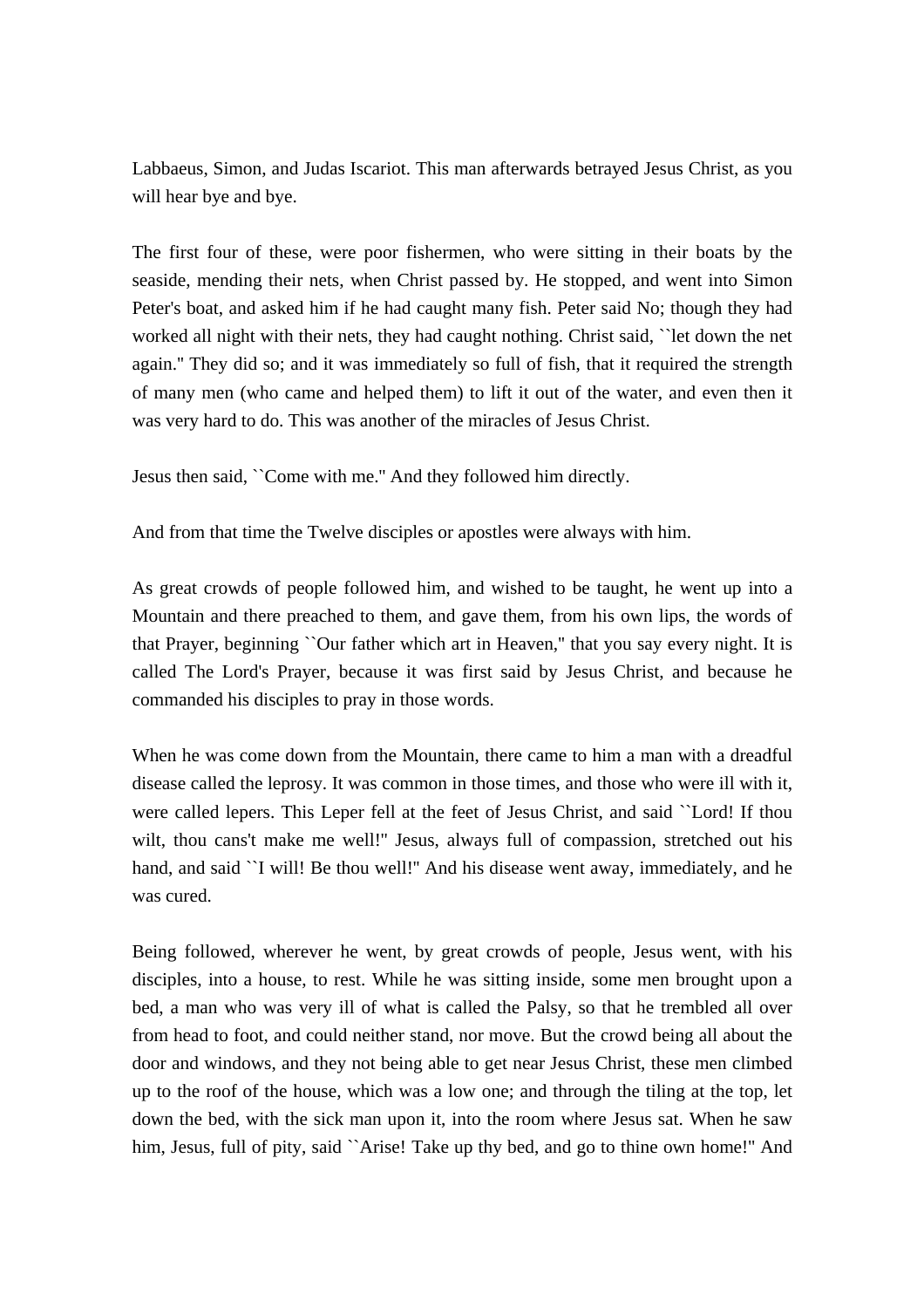the man rose up and went away quite well; blessing him, and thanking God.

There was a Centurion too, or officer over the Soldiers, who came to him, and said, ``Lord! My servant lies at home in my house, very ill.'' - Jesus Christ made answer, ``I will come and cure him." But the Centurion said "Lord! I am not worthy that Thou shoulds't come to my house. Say the word only, and I know he will be cured.'' Then Jesus Christ, glad that the Centurion believed in him so truly said ``Be it so!'' And the servant became well, from that moment.

But of all the people who came to him, none were so full of grief and distress, as one man who was a Ruler or Magistrate over many people, and he wrung his hands, and cried, and said ``Oh Lord, my daughter - my beautiful, good, innocent little girl, is dead!'' Oh come to her, come to her, and lay Thy blessed hand upon her, and I know she will revive, and come to life again, and make me and her mother happy. Oh Lord we love her so, we love her so! And she is dead!``

Jesus Christ went out with him, and so did his disciples and went to his house, where the friends and neighbours were crying in the room where the poor dead little girl lay, and where there was soft music playing; as there used to be, in those days, when people died. Jesus Christ, looking on her, sorrowfully, said - to comfort her poor parents - ``She is not dead. She is asleep.'' Then he commanded the room to be cleared of the people that were in it, and going to the dead child, took her by the hand, and she rose up, quite well, as if she had only been asleep. Oh what a sight it must have been to see her parents clasp her in their arms, and kiss her, and thank God, and Jesus Christ his son, for such great Mercy!

But he was always merciful and tender. And because he did such Good, and taught people how to love God and how to hope to go to Heaven after death, he was called Our Saviour.

# CHAPTER THE FOURTH

There were in that, country where Our Saviour performed his Miracles, certain people

<sup>--------------------------------------------------------------------------------</sup>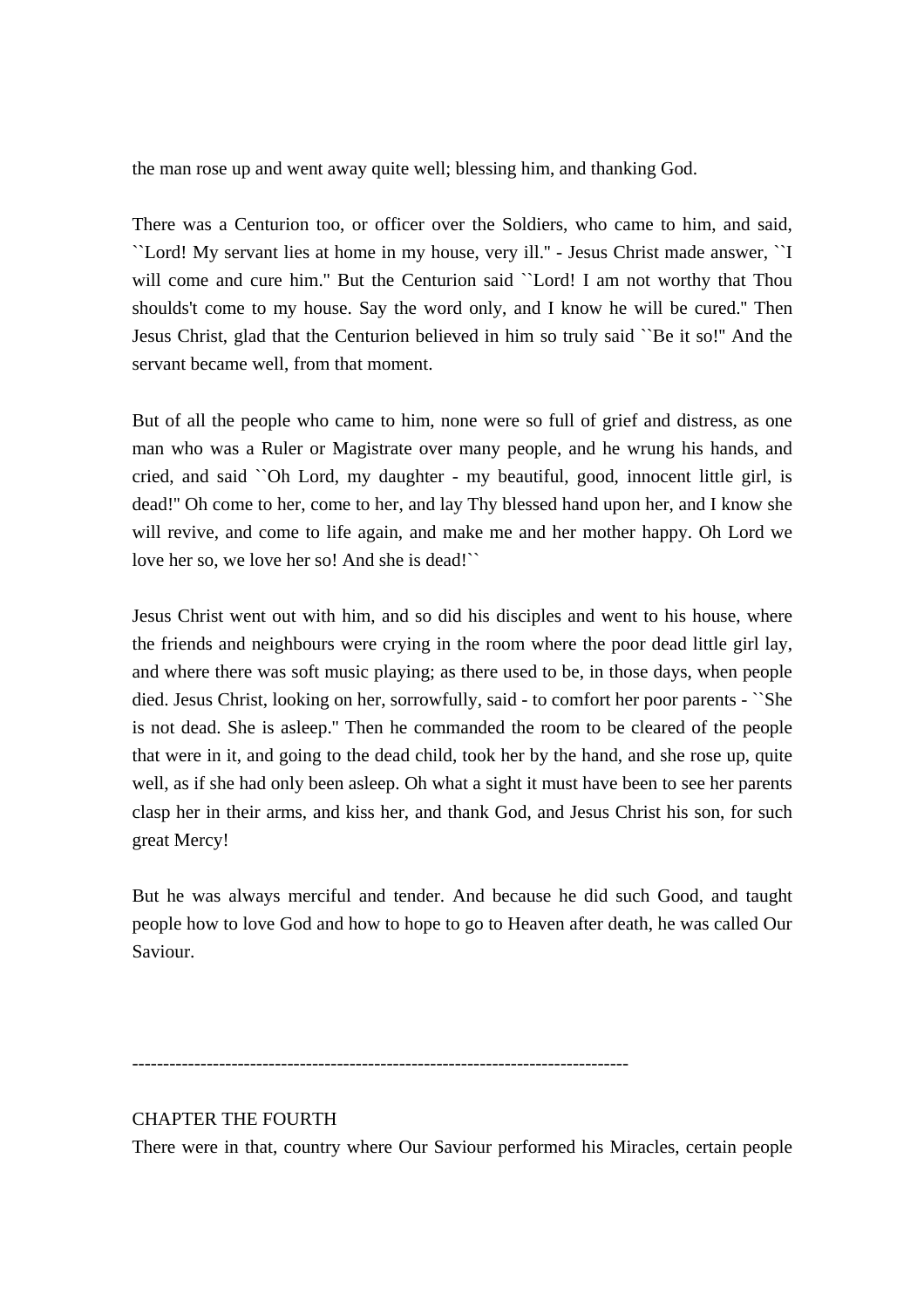who were called Pharisees. They were very proud, and believed that no people were good but themselves; and they were all afraid of Jesus Christ, because he taught the people better. So were the Jews, in general. Most of the Inhabitants of that country, were Jews.

Our Saviour, walking once in the fields with his disciples on a Sunday (which the Jews called, and still call, the Sabbath) they gathered some ears of the corn that was growing there, to eat. This, the Pharisees said, was wrong; and in the same way, when our Saviour went into one of their churches - they were called Synagogues - and looked compassionately on a poor man who had his hand all withered and wasted away, these Pharisees said ``Is it right to cure people on a Sunday?'' Our Saviour answered them by saying, "If any of you had a sheep and it fell into a pit, would you not take it out, even though it happened on a Sunday? And how much better is a man than a sheep!'' Then he said to the poor man, ``Stretch out thine hand!'' And it was cured immediately, and was smooth and useful like the other. So Jesus Christ told them ``You may always do good, no matter what the day is.''

There was a city called Nain into which Our Saviour went soon after this, followed by great numbers of people, and especially by those who had sick relations, or friends, or children. For they brought sick people out into the streets and roads through which he passed, and cried out to him to touch them, and when he did, they became well. Going on, in the midst of this crowd, and near the Gate of the city, He met a funeral. It was the funeral of a young man, who was carried on what is called a Bier, which was open, as the custom was in that country, and is now in many parts of Italy. His poor mother followed the bier, and wept very much, for she had no other child. When Our Saviour saw her, he was touched to the heart to see her so sorry and said ``Weep not!" Then, the bearers of the bier standing still, he walked up to it and touched it with his hand, and said ``Young Man! Arise.'' The dead man, coming to life again at the sound of The Saviour's Voice, rose up and began to speak. And Jesus Christ leaving him with his mother - Ah how happy they both were! - went away.

By this time the crowd was so very great that Jesus Christ went down to the waterside, to go in a boat, to a more retired place. And in the boat, He fell asleep, while his Disciples were sitting on the deck. While he was still sleeping a violent storm arose, so that the waves washed over the boat, and the howling wind so rocked and shook it, that they thought it would sink. In their fright the disciples awoke Our Saviour, and said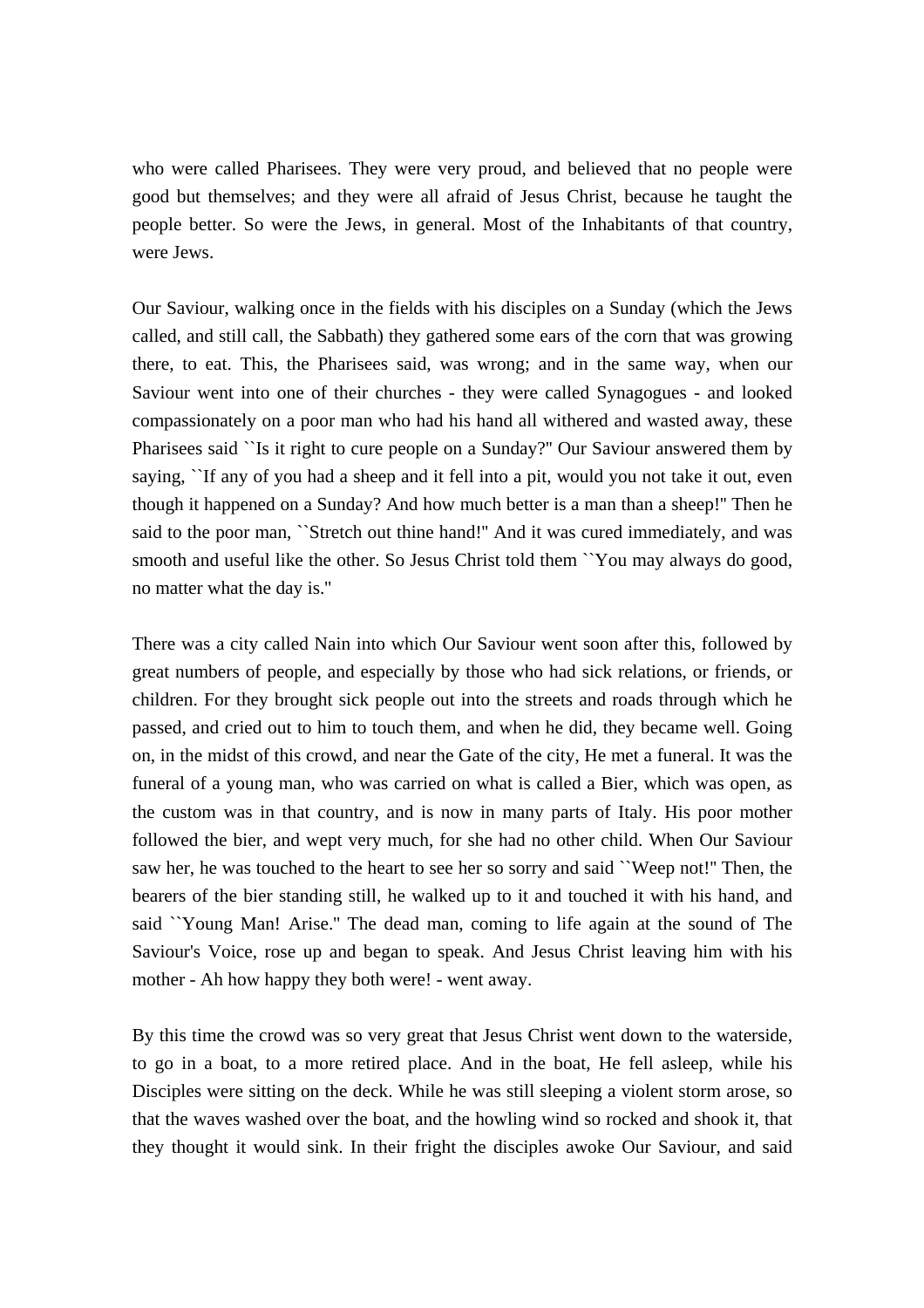``Lord! Save us, or we are lost!'' He stood up, and raising his arm, said to the rolling Sea and to the whistling wind, ``Peace! Be still!'' And immediately it was calm and pleasant weather, and the boat went safely on, through the smooth waters.

When they came to the other side of the waters they had to pass a wild and lonely burying-ground that was outside the City to which they were going. All burying-grounds were outside cities in those times. In this place there was a dreadful madman who lived among the tombs, and houled all day and night, so that it made travellers afraid, to hear him.

They had tried to chain him, but he broke his chains, he was so strong; and he would throw himself on the sharp stones, and cut himself in the most dreadful manner; crying and houling all the while;

When this wretched man saw Jesus Christ a long way off, he cried out "It is the son of God! Oh son of God, do not torment me!'' Jesus, coming near him, perceived that he was torn by an Evil Spirit, and cast the madness out of him, and into a herd of swine (or pigs) who were feeding close by, and who directly ran headlong down a steep place leading to the sea and were dashed to pieces.

Now Herod, the son of that cruel King who murdered the Innocents, reigning over the people there, and hearing that Jesus Christ was doing these wonders, and was giving sight to the blind and causing the deaf to hear, and the dumb to speak, and the lame to walk, and that he was followed by multitudes and multitudes of people - Herod, hearing this, said ``This man is a companion and friend of John the Baptist.'' John was the good man, you recollect, who wore a garment made of camel's hair, and ate wild honey. Herod had taken him Prisoner, because he taught and preached to the people; and had him then, locked up, in the prisons of his Palace.

While Herod was in this angry humour with John, his birthday came; and his daughter, Herodias, who was a fine dancer, danced before him, to please him. She pleased him so much that he swore on oath he would give her whatever she would ask him for. ``Then'', said she, ``father, give me the head of John the Baptist in a charger.'' For she hated John, and was a wicked, cruel woman.

The King was sorry, for though he had John prisoner, he did not wish to kill him, but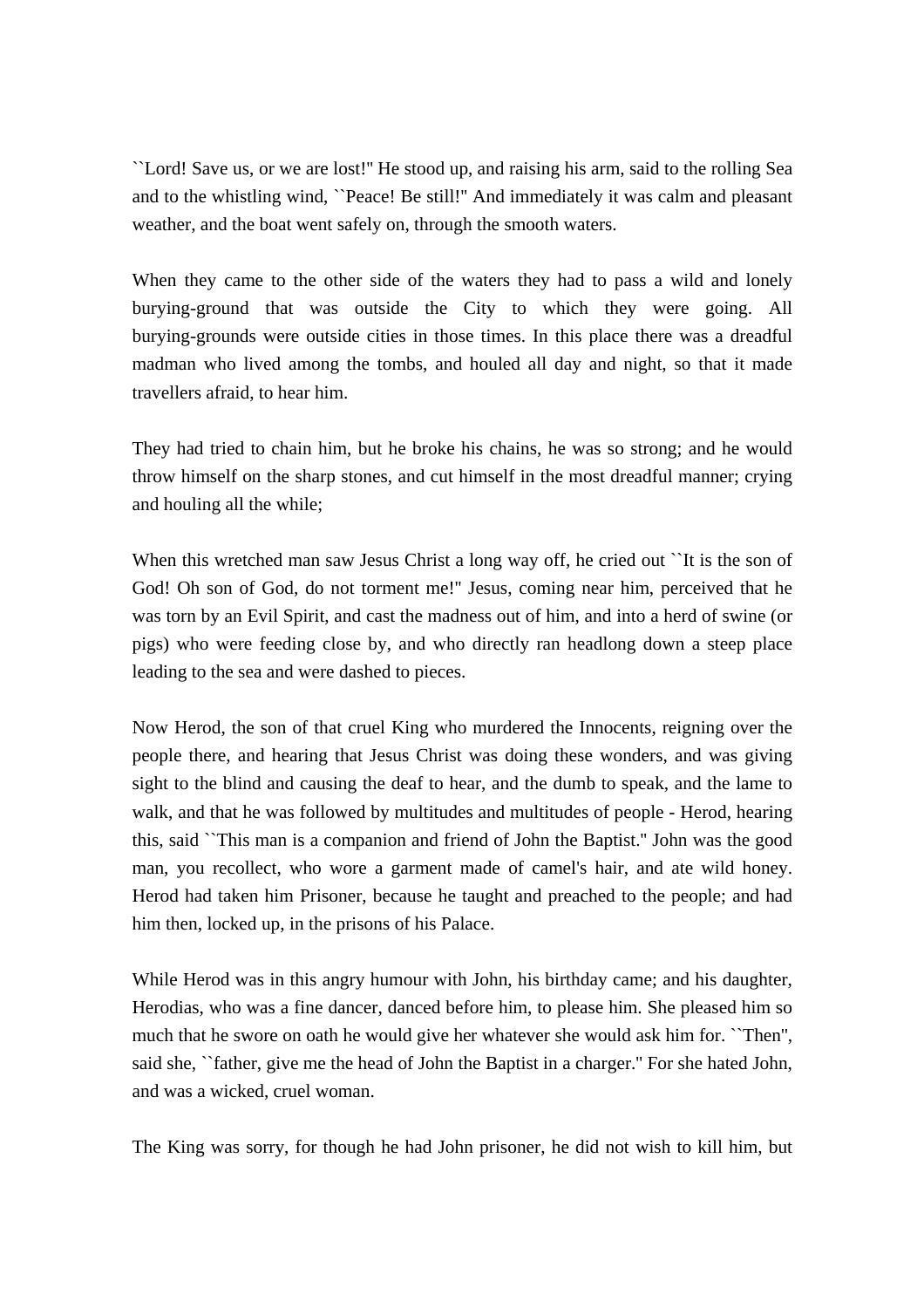having sworn that he would give her what she asked for, he sent some soldiers down into the Prison, with directions to cut off the head of John the Baptist, and give it to Herodias. This they did, and took it to her, as she had said, in a charger, which was a kind of dish. When Jesus Christ heard from the apostles of this cruel deed, he left that city, and went with them (after they had privately buried John's body in the night) to another place.

--------------------------------------------------------------------------------

#### CHAPTER THE FIFTH

One of the Pharisees begged Our Saviour to go into his house, and eat with him. And while our Saviour sat eating at the table, there crept into the room a woman of that city who had led a bad and sinful life, and was ashamed that the Son of God should see her; and yet she trusted so much to his goodness, and his compassion for all who, having done wrong were truly sorry for it in their hearts, that, by little and little she went behind the seat on which he sat, and dropped down at his feet, and wetted them with her sorrowful tears, then she kissed them and dried them on her long hair, and rubbed them with some sweet-smelling ointment she had brought with her in a box. Her name was Mary Magdalene.

When the Pharisee saw that Jesus permitted this woman to touch Him, he said within himself that Jesus did not know how wicked she had been. But Jesus Christ, who knew his thoughts, said to him ``Simon'' - for that was his name - ``if a man had debtors, one of whom owed him five hundred pence, and one of whom owed him only fifty pence, and he forgave them, both, their debts, which of those two debtors do you think would love him most?'' Simon answered ``I suppose that one whom he forgave most.'' Jesus told him he was right, and said ``As God forgives this woman so much sin, she will love Him, I hope, the more." And he said to her, "God forgives you!" The company who were present wondered that Jesus Christ had power to forgive sins, but God had given it to Him. And the woman thanking Him for all his mercy, went away.

We learn from this, this we must always forgive those who have done us any harm, when they come to us and say they are truly sorry for it. Even if they do not come and say so, we must still forgive them, and never hate them or be unkind to them, if we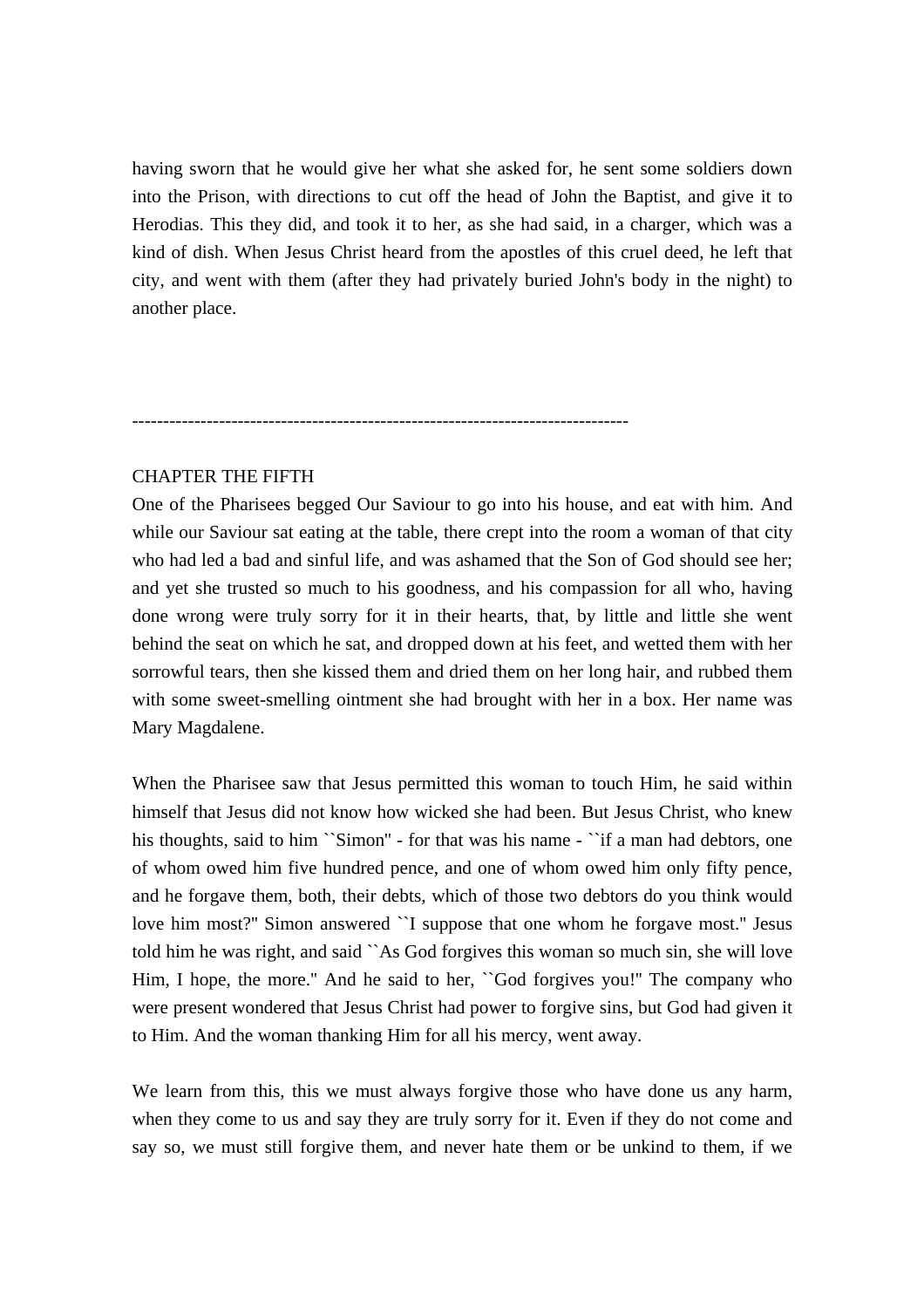would hope that God will forgive us.

After this, there was a great feast of the Jews, and Jesus Christ went to Jerusalem. There was, near the sheep market in that place, a pool, or pond, called Bethesda, having five gate to it; and at the time of the year when that feast took place great numbers of sick people and cripples went to this pool to bathe in it; believing that an Angel came and stirred the water, and that whoever went in first after the Angel had done so, was cured of any illness he or she had, whatever it might be. Among these poor persons, was one man who had been ill, thirty eight years; and he told Jesus Christ (who took pity on him when he saw him lying on his bed alone, with no one to help him) that he never could be dipped in the pool, because he was so weak and ill that he could not move to get there. Out Saviour said to him, ``take up thy bed and go away.'' And he went away, quite well.

Many Jews saw this; and when they saw it, they hated Jesus Christ the more; knowing that the people, being taught and cured by him, would not believe their Priests, who told the people what was not true , and deceived them. So they said to one another that Jesus Christ should be killed, because he cured people on the Sabbath Day (which was against their strict law) and because he called himself the Son of God. And they tried to raise enemies against him, and to get the crowd in the streets to murder Him.

But the crowd followed Him wherever he went, blessing him, and praying to be taught and cured; for they knew He did nothing but Good. Jesus going with his disciples over a sea, called the Sea of Tiberia and sitting with them on a hill-side, saw great numbers of these poor people waiting below, and said to ht apostle Philip. ``Where shall we buy bread, that they may eat and be refreshed, after their long journey?'' Philip answered, ``Lord, two hundred penny-worthy of bread would not be enough for so many people, and we have none.'' ``We have only'', said another apostle - Andrew, Simon, Peter brother - ``five small barley loaves, and two little fish, belonging to a lad who is among us. What are they, among so many!'' Jesus Christ said, ``Let them all sit down!'' The did; there being a great deal of grass in that place. When they were all seated, Jesus took the bread, and looked up to Heaven, and blessed it, and broke it, and handed it in pieces to the apostles, who handing it to the people. And of those five little loaves, and two fish, five thousand men, besides women, and children, ate, and had enough; and when they were all satisfied, there were gathered up twelve baskets full of what was left. This was another of the Miracles of Jesus Christ.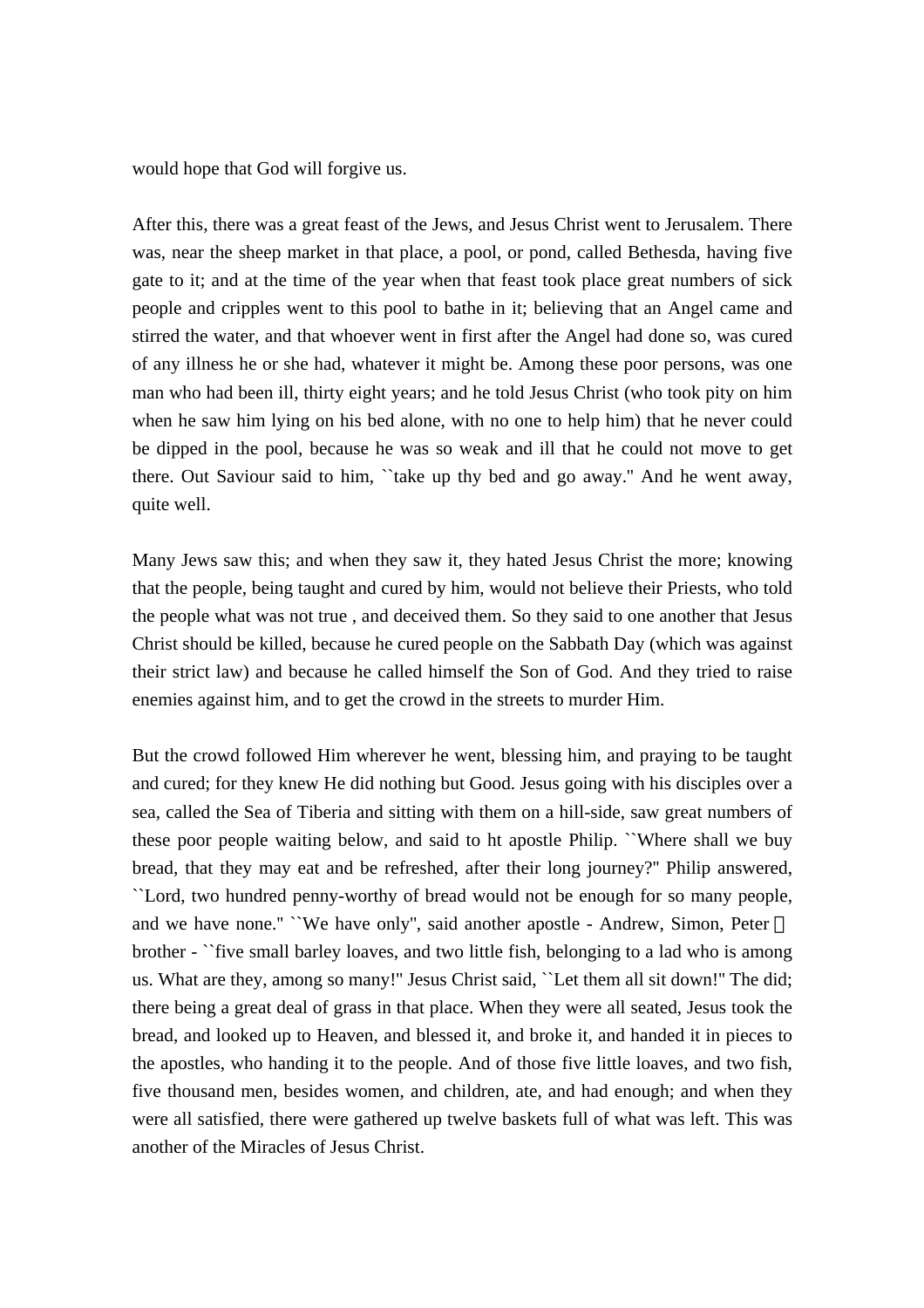Our Saviour then sent his disciples away in a boat, across the water, and said he would follow them presently, when he had dismissed the people. The people being one, he remained by himself to pray; so that the night came on, and the disciples were still rowing on the water in their boat, wondering when Christ would come. Late in the night, when the wind was against them and the waves were running high, they saw Him coming walking towards them on the water, as if it were dry land. When they saw this, they were terrified, and cried out, but Jesus said, ``It is I, Be not afraid!'' Peter taking courage, said, ``Lord, if it be thou, tell me to come to thee upon the water.'' Jesus Christ said, ``Come!'' Peter then walked towards Him, but seeing the angry waves, and hearing the wind roar, he was frightened and began to sink, and would have done so, but that Jesus took him by the hand, and let him into the boat. Then, in a moment, the wind went down; and the Disciples said to one another, ``It is true! He is the Son of God!''

Jesus did many more miracles after this happened and cured the sick in great numbers; making the lame walk, and the dumb speak, and the blind see. And being again surrounded by a great crowd who were faint and hungry, and had been with him for three days eating little, he took from his disciples seven loaves and a few fish, and again divided them among the people who were four thousand in number. They all ate, and had enough; of what was left, there were gathered up seven baskets full.

He now divided the disciples, and sent them into many towns and villages, teaching the people, and giving them power to cure, in the name of God, all those were ill. And at this time He began to tell them (for he knew what would happen) that he must one day go back to Jerusalem where he would suffer a great deal, and where he would certainly be put to Death. But he said to them that on the third day after he was dead, he would rise from the grave, and ascend to Heaven, where he would sit at the right hand of God, beseeching God pardon to sinners.

--------------------------------------------------------------------------------

### CHAPTER THE SIXTH

Six days after the last Miracle of the loaves and fish, Jesus Christ went up into a high Mountain, with only three of the Disciples - Peter, James, and John. And while he was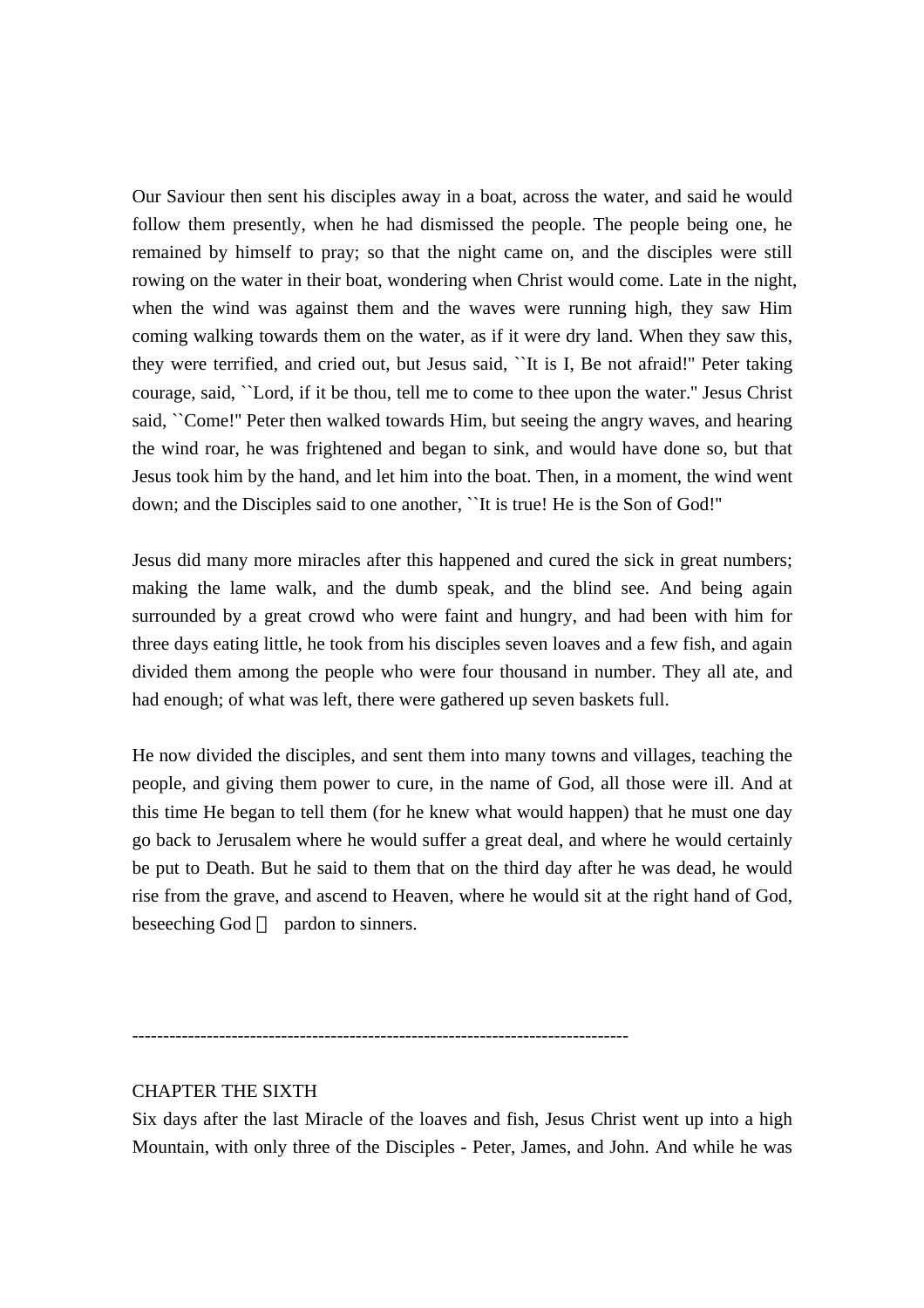speaking to them there, suddenly His face began to shine as if it were the Sun, and the robes he wore, which were white, glistened and shone like sparkling silver, and he stood before them like an angel. A bright cloud overshadowed them at the same time; and a voice, speaking from the cloud, was heard to say ``This is my beloved Son in whom I am well pleased. Hear ye him!'' At which the three disciples fell on their knees and covered their faces; being afraid.

This is called the Transfiguration of our Saviour.

When they were come down from this mountain, and were among the people again, a man knelt at the feet of Jesus Christ, and said, ``Lord have mercy on my son, for he is mad and cannot help himself, and sometimes falls into the fire, and sometimes into the water, and covers himself with scars and sores. Some of Thy Disciples have tried to cure him, but could not.'' Our Saviour cured the child immediately; and turning to

his disciples told them they had not been able to cure him themselves, because they did not believe in Him so truly as he had hoped.

The Disciples asked him, ``Master, who is greatest in the Kingdom of Heaven?'' Jesus called a little child to him, and took him in his arms, and stood him among them, and answered, ``a child like this. I say unto you that none but those who are as humble as little children shall enter into Heaven. Whosoever shall receive one such little child in my name receiveth me. But whosoever hurts one of them, it were better for him that he had a millstone tied about his neck, and were drowned in the depths of the sea. The angels are all children.'' Our Saviour loved the child, and loved all children. Yes, and all the world. No one ever loved all people so well and so truly as He did.

Peter asked Him, ``Lord, How often shall I forgive any one who offends me? Seven times?'' Our Saviour answered ``Seventy time seven times, and more than that. For how can you hope that God will forgive you, when you do wrong, unless you forgive all other people!''

And he told his disciples this Story - He said, there was once a Servant who owed his master a great deal of money, and could not pay it, at which the Master, being very angry, was going to have this servant sold for a Slave. But the servant kneeling down and begging his Master's pardon with great sorrow, the Master forgave him. Now this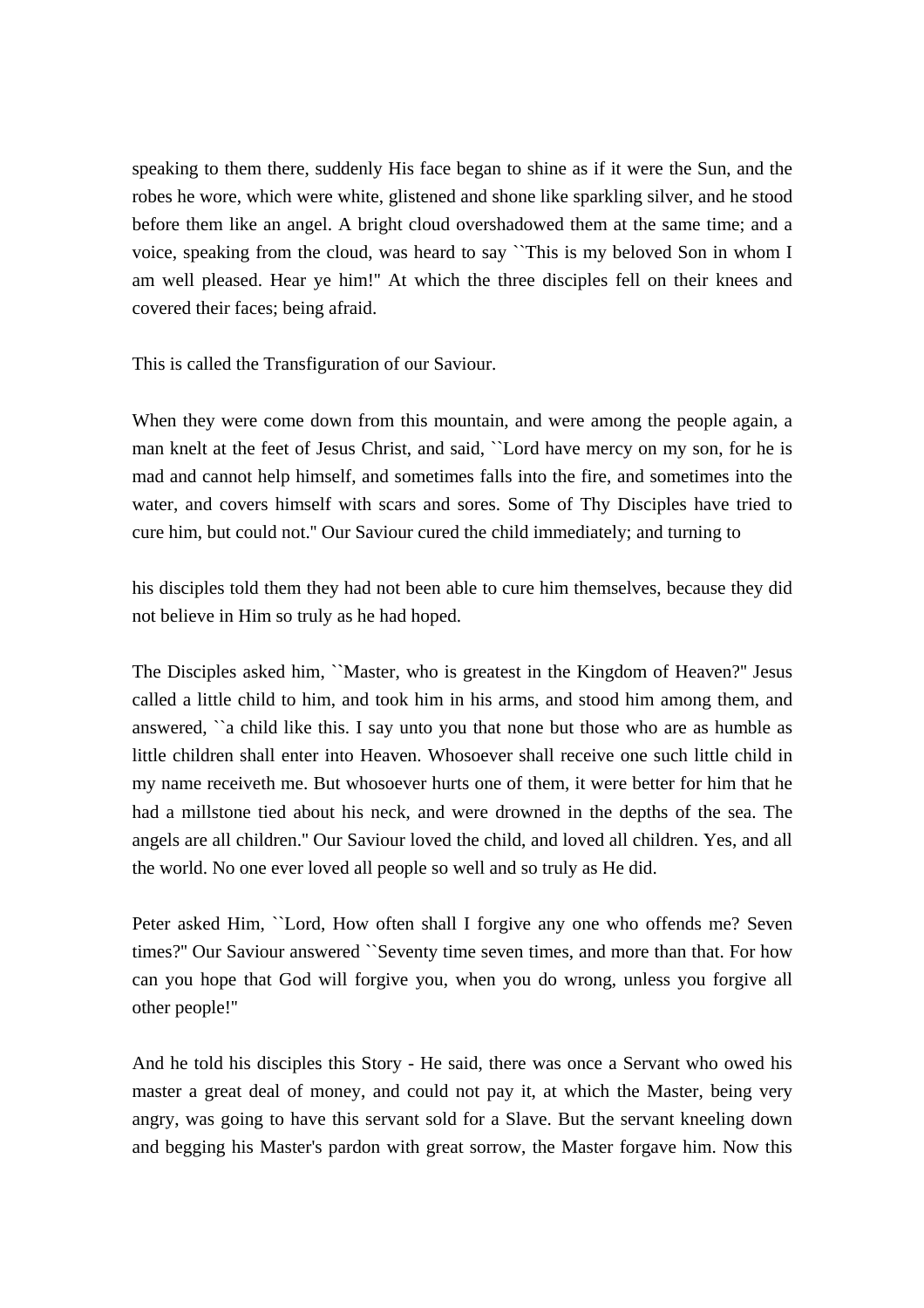same servant had a fellow-servant who owed him a hundred pence, and instead of being kind and forgiving to this poor man, as his Master had been to him, he put him in prison for the debt. His master hearing of it, went to him, and said ``oh wicked Servant, I forgave you. Why did you not forgive your fellow servant!'' And because he had not done so, his Master turned him away with great misery. ``So,'' said Our Saviour; ``how can you expect God to forgive you, if you do not forgive others!'' This is the meaning of that part of the Lord's prayer, where we say ``as we forgive us our trespasses'' - that word means faults - "as we forgive them that trespass against us."

And he told them another story, and said ``There was a certain Farmer once, who had a vineyard and he went out early in the morning and agreed with some labourers to work there all day, for a Penny. And bye and bye, when it was later, he went out again and engaged some more labourers on the same terms; and bye and bye went out again; and so on, several times, until the afternoon. When the day was over, and they all came to be paid, those who had worked since morning complained that those who had not begun to work until late in the day had the same money as themselves, and they said it was not fair. But the Master, said, "Friend, I agreed with you for a Penny; and is it less money to you, because I give the same money to another man?``

Our Saviour meant to teach them by this, that people who have done good all their lives long, will go to Heaven after they are dead. But that people who have been wicked, because of their being miserable, or not having parents and friends to take care of them when young, and who are truly sorry for it, however late in their lives, and pray God to forgive them, will be forgiven and will go to Heaven too. He taught His disciples in these stories, because he knew the people liked to hear them, and would remember what He said better, if he said it in that way. They are called Parables -

### THE PARABLES OF OUR SAVIOUR

and I wish you to remember that word, as I shall soon have some more of these Parables to tell you about.

The people listened to all that our Saviour said, but were not agreed among themselves about Him. The Pharisees and Jews had spoken to some of them against Him, and some of them were inclined to do Him harm and even to murder Him. But they were afraid, as yet, to do Him any harm, because of His goodness, and His looking so divine and grand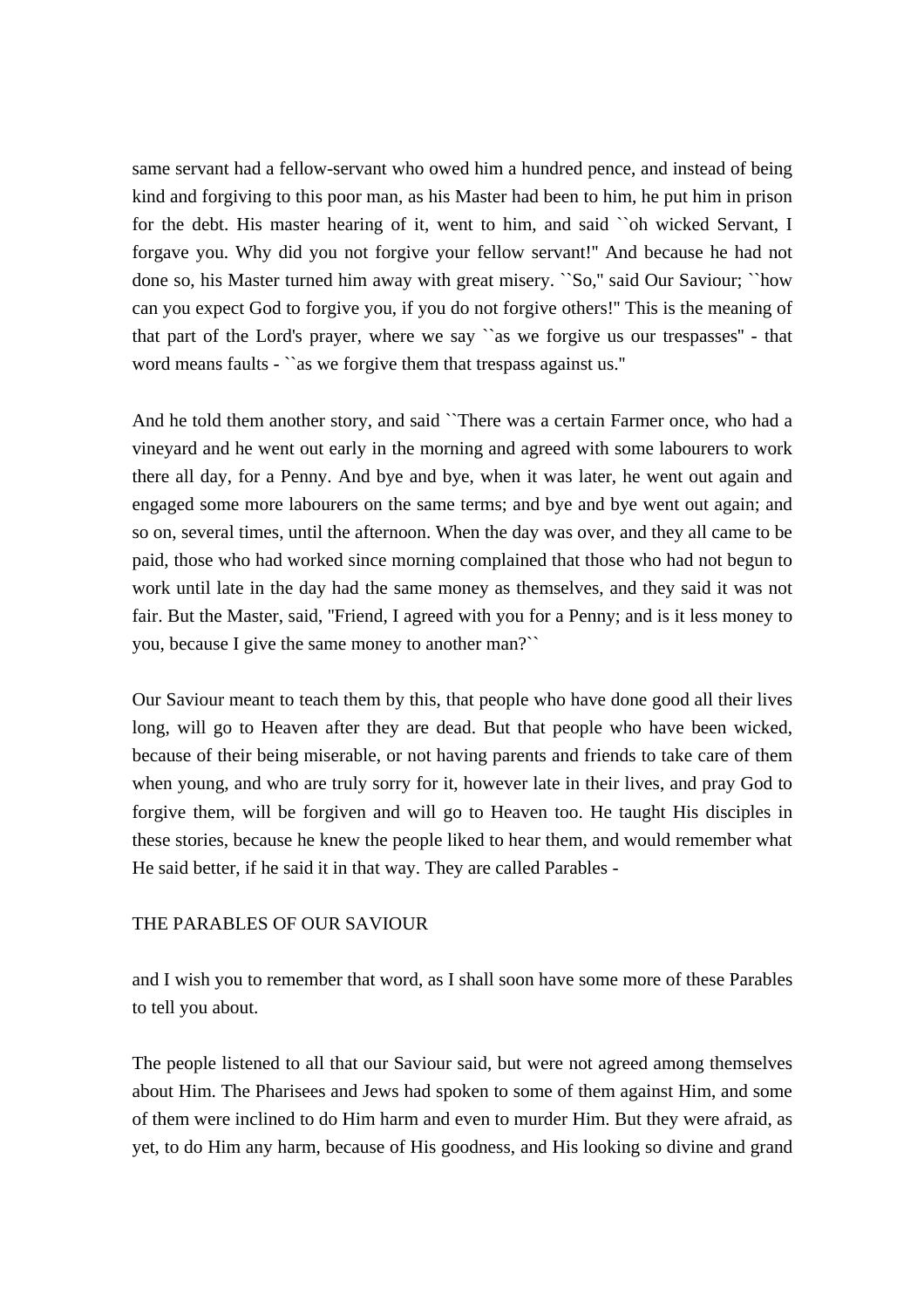- although he was very simply dressed; almost like the poor people - that they could hardly bear to meet his eyes.

One morning, He was sitting in a place called the Mount of Olives, teaching the people who were all clustered round Him, listening and learning attentively, when a great noise was heard, and a crowd of Pharisees, and some other people like them, called Scribes, came running in, with great cries and shouts, dragging among them a woman who had done wrong, and they all cried out together, ``Master! Look at this woman. The law says she shall be pelted with stones until she is dead. But what say you? what say you?''

Jesus looked upon the noisy crowd attentively, and knew that they had come to make him say the law was wrong and cruel; and that if He said so, they would make it a charge against Him and would kill him. They were ashamed and afraid as He looked into their faces, but they still cried out, ``Come! What say you Master? what say you?''

Jesus stooped down, and wrote with his finger in the sand on the ground, ``He that is without sin among you, let him throw the first stone at her." As they read this looking over one another's shoulders, and as He repeated the words to them, they went away, one by one, ashamed, until not a man of all the noisy crowd was left there; and Jesus Christ, and the woman, hiding her face in her hands, alone remained.

Then said Jesus Christ, ``Woman, where are thine accusers? Hath no man condemned Thee?'' She answered, trembling, ``No Lord!'' Then said our Saviour, ``Neither do I condemn Thee. Go! and sin no more!''

--------------------------------------------------------------------------------

## CHAPTER THE SEVENTH

As Our Saviour sat teaching the people and answering their questions, a certian Lawyer stood up, and said ``Master what shall I do, that I may live again in happiness after I am dead?'' Jesus said to him ``The first of all the commandments is, the Lord our God is one Lord: and Thou shalt love the Lord Thy God with all Thy heart, and with all Thy mind, and with all thy Strength. And the second is like unto it. Thou shalt love thy neighbour as thyself. There is none other commandment greater then these.''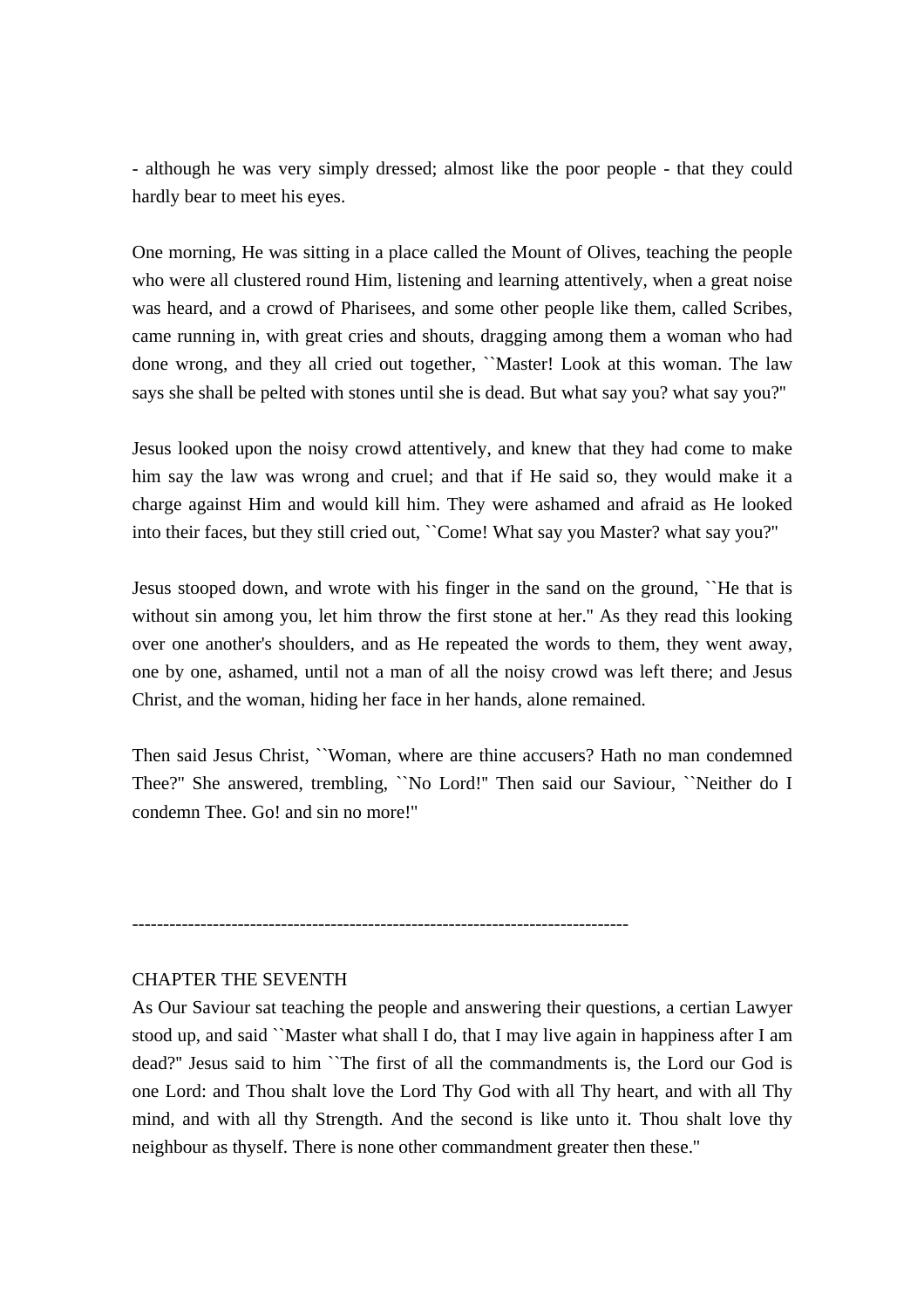Then the Lawyer said ``But who is my neighbour? Tell me that I may know.'' Jesus answered in this Parable:

``There was once a traveller,'' he said, ``journeying from Jerusalem to Jericho, who fell among Thieves; and they robbed him of his clothes, and wounded him, and went away, leaving him half dead upon the road. A Priest, happening to pass that way, while the poor man lay there, saw him, but took no notice, and passed by, on the other side. Another man, a Levite, came that way, and also saw him; but he only looked at him for a moment, and then passed by, also. But a certain Samaritan who came travelling along that road, no sooner saw him than he had compassion on him, and dressed his wounds with oil and wine, and set him on the beast he rode himself, and took him to an Inn, and next morning took out of his pocket Two pence and gave them to the Landlord, saying ''take care of him and whatever you may spend beyond this, in doing so, I will repay you when I come here again.`` - Now which of these three men'', said our Saviour to the Lawyer, "do you think should be called the neighbour of him who fell among the Thieves?'' The Lawyer said, ``The man who shewed compassion on him.'' ``True,'' replied our Saviour. ``Go Thou and do likewise! Be compassionate to all men. For all men are your neighbours and brothers.''

And he told them this Parable, of which the meaning is, that we are never to be proud, or think ourselves very good, before God, but are always to be humble. He said, ``when you are invited to a Feast or Wedding, do not sit down in the best place, lest some more honored man should come, and claim that seat. But sit down in the lowest place, and a better will be offered you if you deserve it. For whosoever exalteth himself shall be abased, and whosoever humbleth himself shall be exalted.''

He also told them this Parable: ``There was a certain man who prepared a great supper, and invited many people, and sent his Servant round to them when supper was ready to tell them they were waited for. Upon this, they made excuses. One said he had bought a piece of ground and must go to look at it. Another that he had bought five yoke of Oxen, and must go to try them. Another, that he was newly married, and could not come. When the Master of the house heard this, he was angry, and told the servant to go into the streets, and into the high roads, and among the hedges, and invite the poor, the lame, the maimed, and the blind to supper instead.''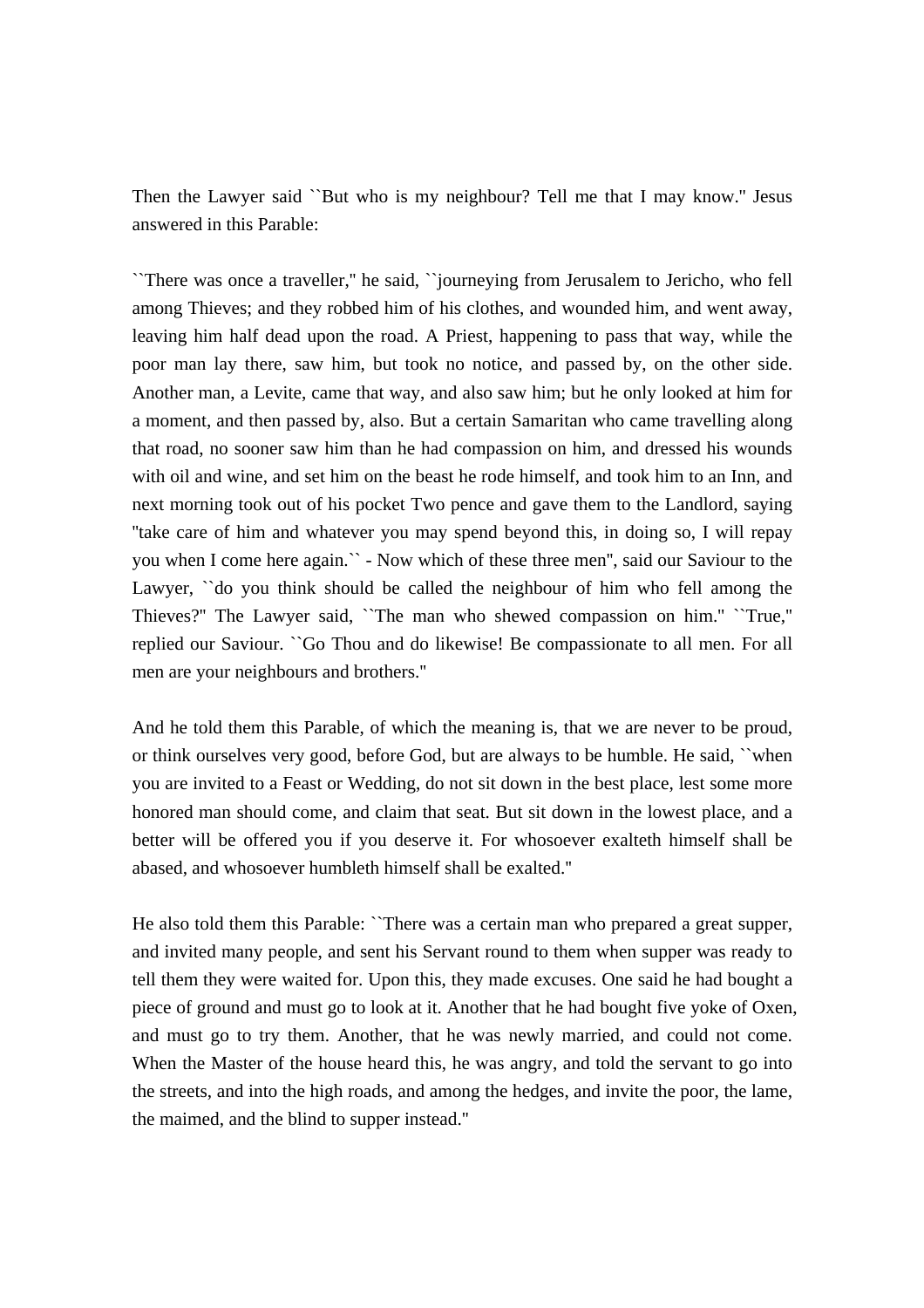The meaning of Our Saviour in telling them this Parable, was, that those who are too busy with their own profits and pleasures, to think of God and doing good, will not find such favor with him as the sick and miserable.

It happened that our Saviour, being in the city of Jericho, saw, looking down upon him over the heads of the crowd, from a tree into which he had climbed for that purpose, a man named Zacchaeus, who was regarded as a common kind of man, and a Sinner, but to whom Jesus Christ called out, as He passed along, that He would come and eat with him in his house that day. Those proud men, the Pharisees and Scribes, hearing this, muttered among themselves, and said ``he eats with Sinners.'' In answer to them, Jesus related this Parable, which is usually called THE PARABLE OF THE PRODIGAL SON.

`There was once a Man," he told them, ``who had two sons: and the younger of them said one day, ''Father, give me my share of your riches now, and let me do with it what I please? The father granting his request, he travelled away with his money into a distant country, and soon spent it in riotous living.

When he had spent all, there came a time, through all that country, of great public distress and famine, when there was no bread, and when the corn, and the grass, and all the things that grow in the ground were all dried up and blighted. The Prodigal Son fell into such distress and hunger, that he hired himself out as a servant to feed swine in the fields. And he would have been glad to eat, even the poor coarse husks that the swine were fed with, but his Master gave him none. In this distress, he said to himself ``How many of my father's servants have bread enough, and to spare, while I perish with hunger! I will arise and go to my father, and will say unto him, Father! I have sinned against Heaven, and before thee, and am no more worthy to be called Thy Son!''

And so he travelled back again, in great pain and sorrow and difficulty, to his father's house. When he was yet a great way off, his father saw him, and knew him in the midst of all his rags and misery, and ran towards him, and wept, and fell upon his neck, and kissed him. And he told his servants to clothe his poor repentant Son in the best robes, and to make a great feast to celebrate his return. Which was done; and they began to be merry.

But the eldest Son, who had been in the field and knew nothing of his brother's return,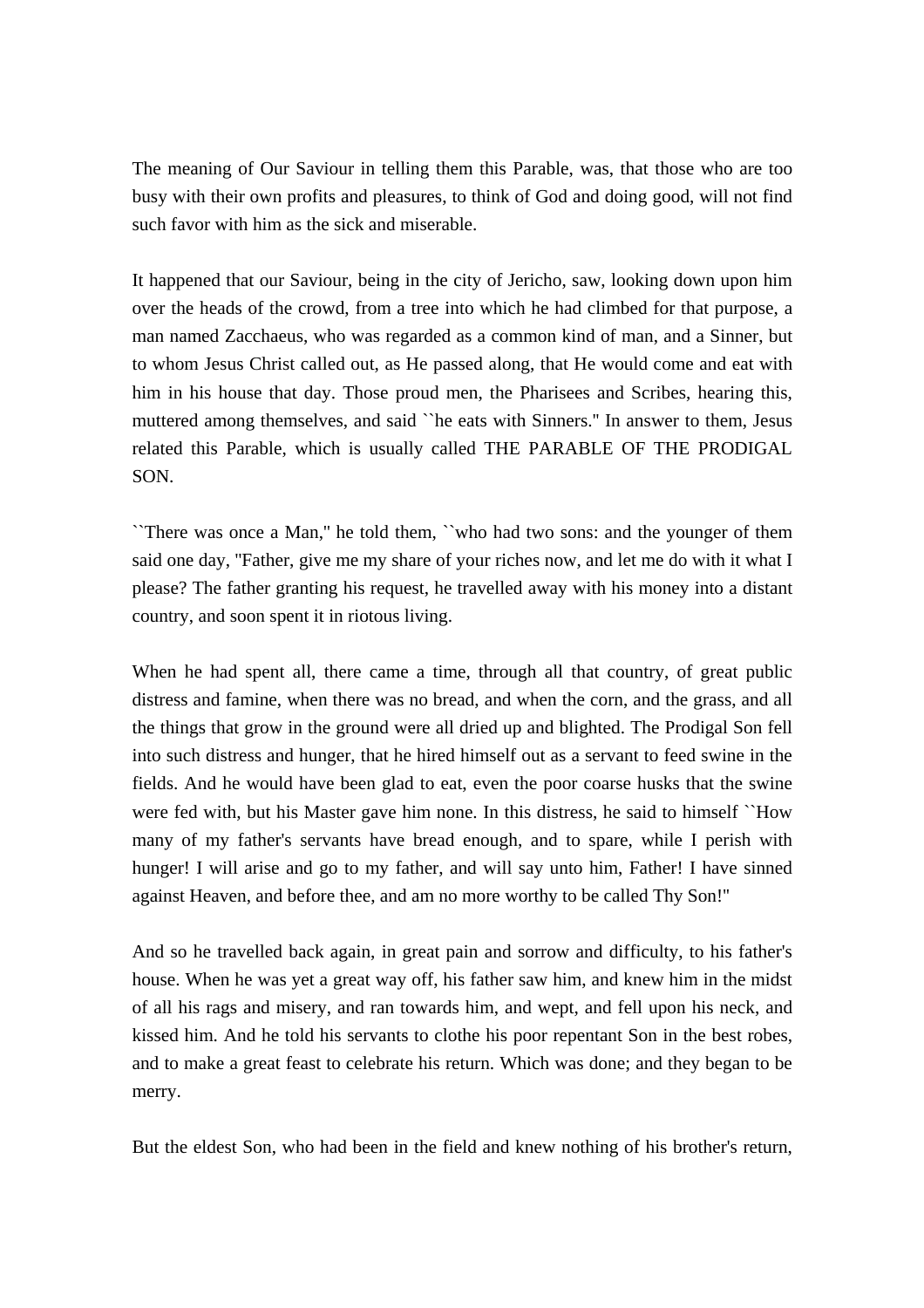coming to the house and hearing the music and Dancing, called to one of the Servants, and asked him what it meant. To this the Servant made answer that his brother had come home, and that his father was joyful because of his return. At this, the elder brother was angry and would not go into the house; so the father, hearing of it, came out to persuade him.

``Father'', said the elder brother, ``you do not treat me justly, to shew so much joy for my younger brother's return. For these many years I have remained with you constantly, and have been true to you, yet you have never made a feast for me. But when my younger brother returns, who has been prodigal, and riotous, and spent his money in many bad ways, you are full of delight, and the whole house makes merry!'' - ``Son'' returned the father, ``you have always been with me, and all I have is yours. But we thought your brother dead, and he is alive. He was lost, and he is found; and it is natural and right that we should be merry for his unexpected return to his old home.''

By this, our Saviour meant to teach, that those who have done wrong and forgotten God, are always welcome to him and will always receive his mercy, if they will only return to Him in sorrow for the sin of which they have been guilty.

Now the Pharisees received these lessons from our Saviour, scornfully; for they were rich, and covetous, and thought themselves superior to all mankind. As a warning to them, Christ related this Parable: - OF DIVES AND LAZARUS.

``There was a certain man who was clothed in purple and fine linen, and fared sumptuously every day. And there was a certain beggar, named Lazarus, who was laid at his gate, full of sores and desiring to be fed with crumbs which fell from the rich man's table. Moreover, the dogs came and licked his sores.

``And it came to pass that the Beggar died, and was carried by the angels into Abraham's bosom - Abraham had been a very good man who lived many years before that time, and was then in Heaven. The rich man also died, and was buried. And in Hell, he lifted up his eyes, being in torments, and saw Abraham afar off, and Lazarus. And he cried and said, ''Father Abraham have mercy on me, and send Lazarus that he may dip the tip of his finger in water and cool my tongue, for I am tormented in this flame. But Abraham said, Son, remember that in thy life time thou receivedst good things, and likewise Lazarus evil things. But now, he is comforted, and thou art tormented!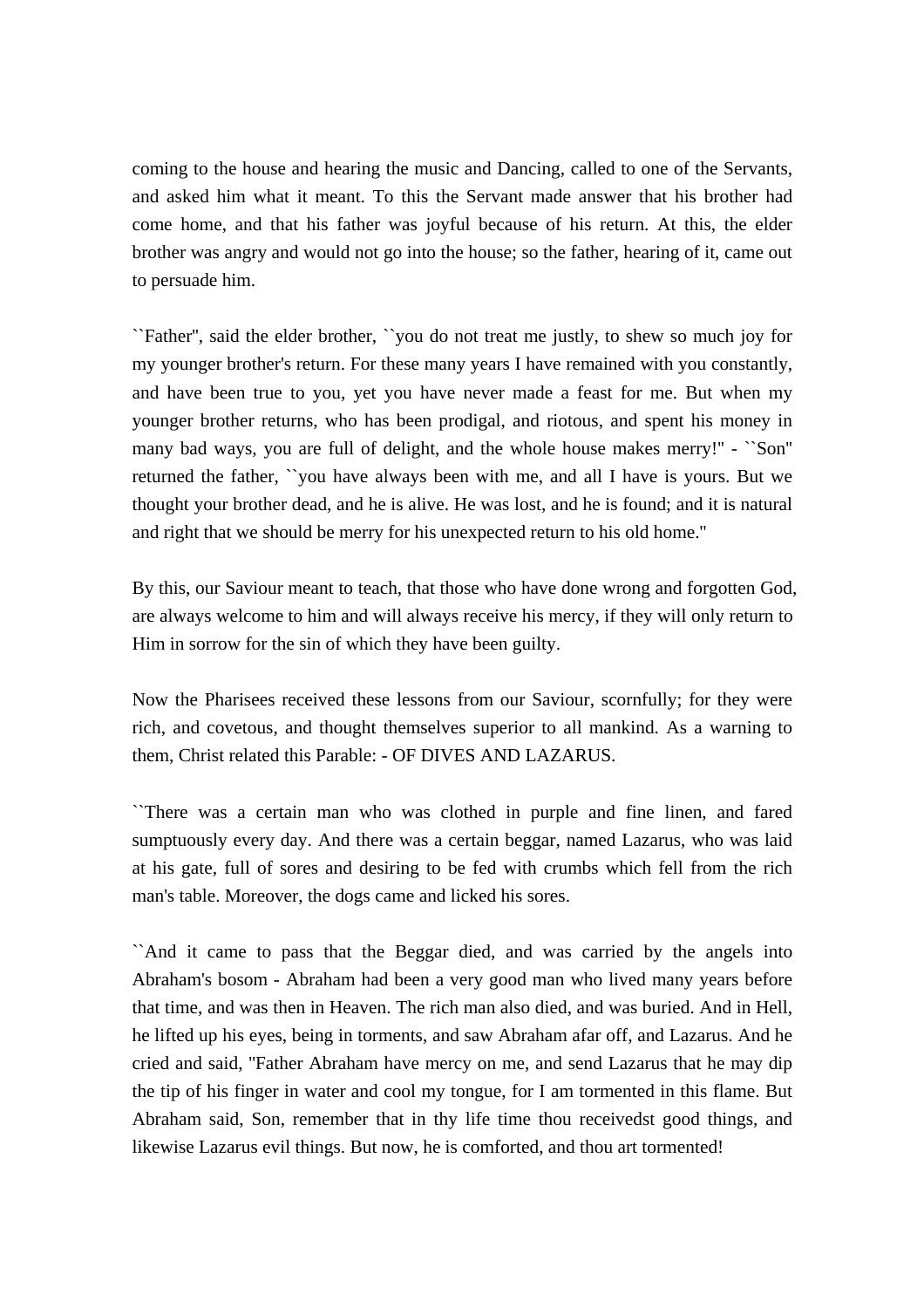And among other Parables, Christ said to these same Pharisees, because of their pride, That two men once went up into the Temple, to pray; of whom, one was a Pharisee, and one a Publican. The Pharisee said, ``God I thank Thee, that I am not unjust as other men are, or bad as this Publican is! The Publican, standing afar off, would not lift up his eyes to Heaven, but struck his breast, and only said, ''God be merciful to me, a Sinner!`` And God, - our Saviour told them - would be merciful to that man rather than the other, and would be better pleased with his prayer, because he made it with a humble and lowly heart.

The Pharisees were so angry at being taught these things, that they employed some spies to ask Our Saviour questions, and try to entrap Him into saying something which was against the Law. The Emperor of that country, who was called Caesar, having commanded tribute-money to be regularly paid to him by the people, and being cruel against any one who disputed his right to it, these spies thought they might, perhaps, induce our Saviour to say it was an unjust payment, and so to bring himself under the Emperor's displeasure. Therefore, pretending to be very humble, they came to Him and said, ``Master you teach the word of God rightly, and do not respect persons on account of their wealth or high station. Tell us, is it lawful that we should pay tribute to Caesar?''

Christ, who knew their thoughts, replied, ``Why do you ask ? Shew me a penny.'' They did so. ``Whose image, and whose name, is this upon it?'' he asked them. They said ``Caesar's''. ``Then,'' said He, ``Render unto Caesar, the things that are Caesar's.''

So they left him; very much enraged and disappointed that they could not entrap Him. But our Saviour knew their hearts and thoughts, as well as He knew that other men were conspiring against him, and that he would soon be put to Death.

As he was teaching them thus, he sat near the Public Treasury, where people as they passed along the street, were accustomed to drop money into a box for the poor; and many rich persons, passing while Jesus sat there, had put in a great deal of money. At last there came a poor Widow who dropped in two mites, each half a farthing in value, and then went quietly away. Jesus, seeing her do this as he rose to leave the place, called his disciples about him, and said to them that that poor widow had been more truly charitable than all the rest who had given money that day; for the others were rich and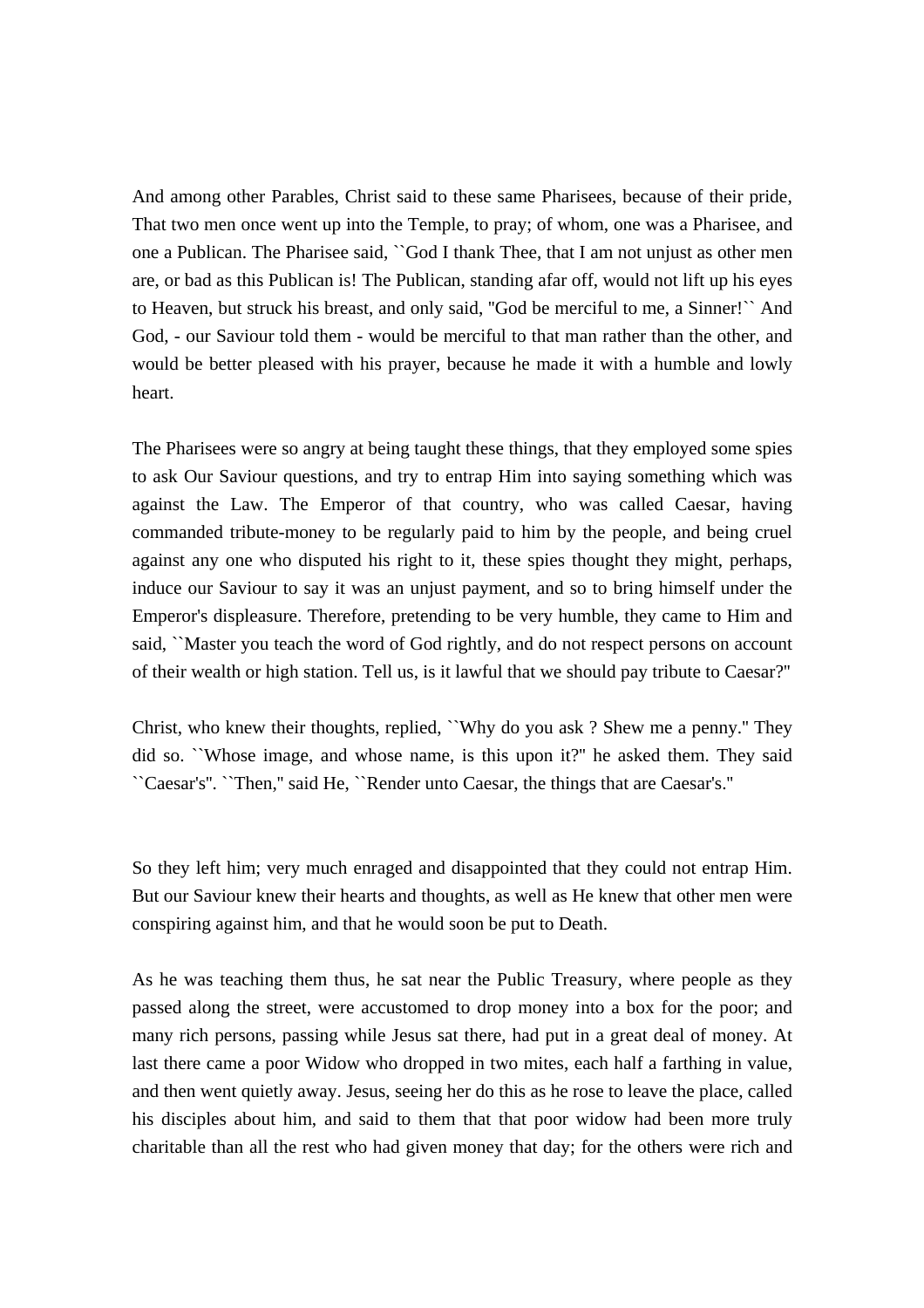would never miss what they had given, but she was very poor, and had given those two mites which might have bought her bread to eat.

Let us never forget what the poor widow did, when we think we are charitable.

--------------------------------------------------------------------------------

### CHAPTER THE EIGHTH

There was a certain man named Lazarus of Bethany, who was taken very ill; and as he was the Brother of that Mary who had anointed Christ with ointment, and wiped his feet with her hair, She and her sister Martha sent to him in great trouble, saying, Lord, Lazarus whom you love is sick, and like to die.

Jesus did not go to them for two days after receiving this message; but when that time was past, he said to his Disciples, "Lazarus is dead. Let us go to Bethny." When they arrived there (it was a place very near to Jerusalem) they found, as Jesus had foretold, that Lazarus was dead, and had been dead and buried, four days.

When Martha heard that Jesus was coming, she rose up from among the people who had come to condole with her on her poor brother's death, and ran to meet him: leaving her sister Mary weeping, in the house. When Martha saw Him she burst into tears, and said ``Oh Lord if Thou hads't been here, my brother would not have died.'' - ``Thy brother shall rise again '', returned Our Saviour. ``I know he will, and I believe he will, Lord, at the Resurrection on the Last Day '', said Martha.

Jesus said to her, ``I am the Resurrection and the Life. Dost thou believe this? She answered '' Yes Lord``; and running back to her sister Mary, told her that Christ was come. Mary hearing this, ran out, followed by all those who had been grieving with her in the house, and coming to the place where he was, fell down at his feet upon the ground and wept; and so did all the rest. Jesus was so full of compassion for their sorrow, that He wept too, as he said, "where have you laid him?" - They said, "Lord, come and see!``

He was buried in a cave; and there was a great stone laid upon it. When they all came to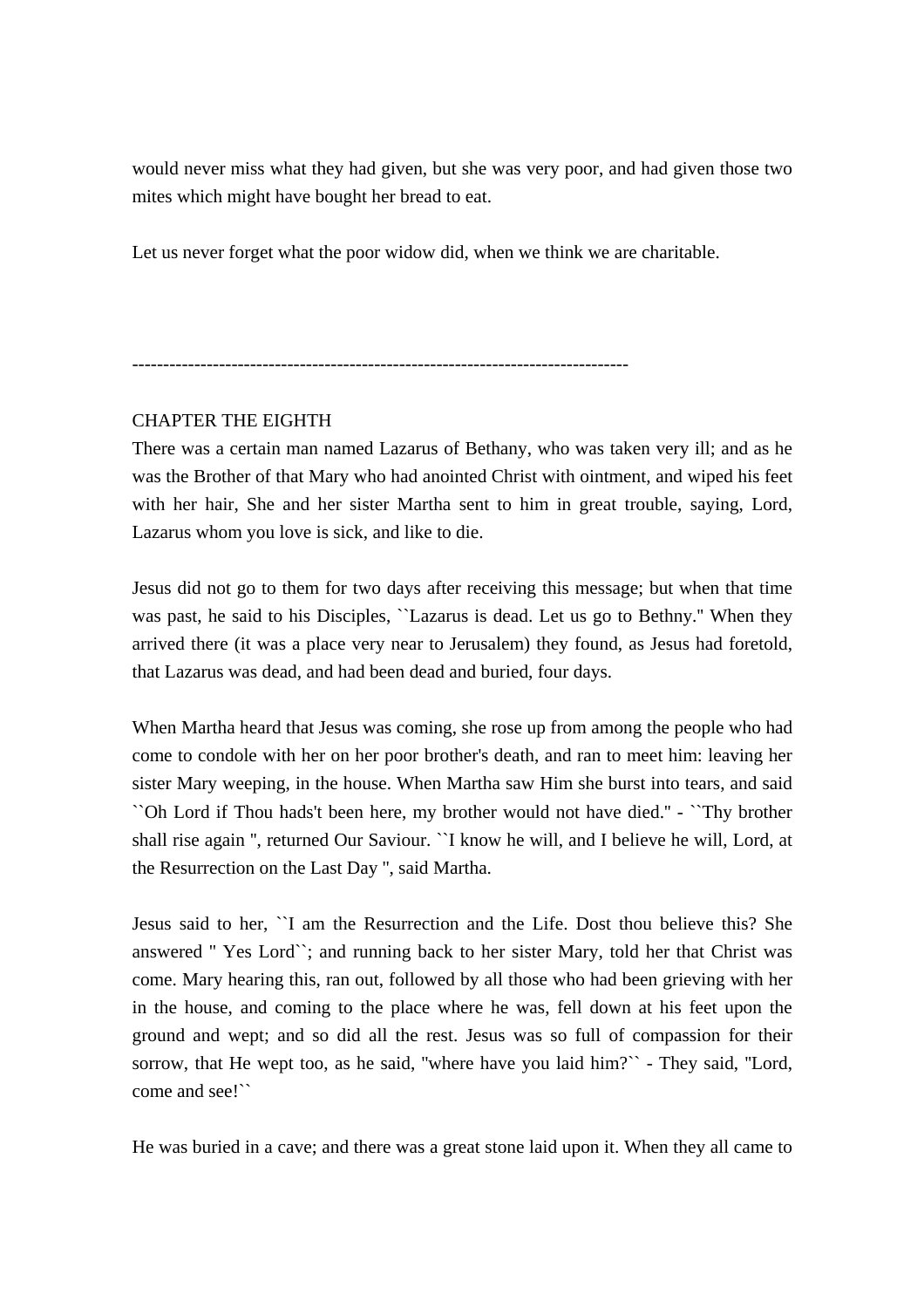the Grave, Jesus ordered the stone to be rolled away, which was done. Then, after casting up his eyes, and thanking God, he said, in a loud and solemn voice, ``Lazarus, come forth!'' and the dead man, Lazarus, restored to life, came out among the people, and went home with his sisters. At this sight, so awful and affecting, many of the people there, believed that Christ was indeed the Son of God; come to instruct and save mankind.

But others ran to tell the Pharisees; and from that day the Pharisees resolved among themselves - to prevent more people from believing in him, that Jesus should be killed. And they agreed among themselves - meeting in the Temple for that purpose - that if he came into Jerusalem before the Feast of the Passover, which was then approaching, he should be seized.

It was six days before the Passover, when Jesus raised Lazarus from the dead; and, at night, when they all sat at supper together, with Lazarus among them, Mary rose up, and took a pound of ointment (which was very precious and costly, and was called ointment of Spikenard) and anointed the feet of Jesus Christ with it, and, once again, wiped them on her hair; and the whole house was filled with the pleasant smell of the ointment. Judas Iscariot, one of the Disciples, pretended to be angry at this, and said that the ointment might have been sold for Three Hundred Pence, and the money given to the poor. But he only said so, in reality, because he carried the Purse, and was (unknown to the rest, at that time) a Thief, and wished to get all the money he could. He now began to plot for betraying Christ into the hands of the chief Priests.

The Feast of the Passover now drawing very near, Jesus Christ, with his disciples, moved forward towards Jerusalem. When they were come near to that city, He pointed to a village and told two of his disciples to go there, and they would find an ass, with a colt, tied to a tree, which they were to bring to Him. Finding these animals exactly as Jesus had described, they brought them away, and Jesus, riding on the ass, entered Jerusalem. An immense crowd of people collected round him as he went along, and throwing their robes on the ground, and cutting down green branches from the trees, and spreading them in His path, they shouted, and cried ``Hosanna to the Son of David!'' (David had been a great King there) `` He comes in the name of the Lord! This is Jesus, the Prophet of Nazareth!'' And when Jesus went into the Temple, and cast out the tables of the money- changers who wrongfully sat there, together with people who sold Doves; saying `` My father's house is a house of prayer, but ye have made it a den of Thieves!"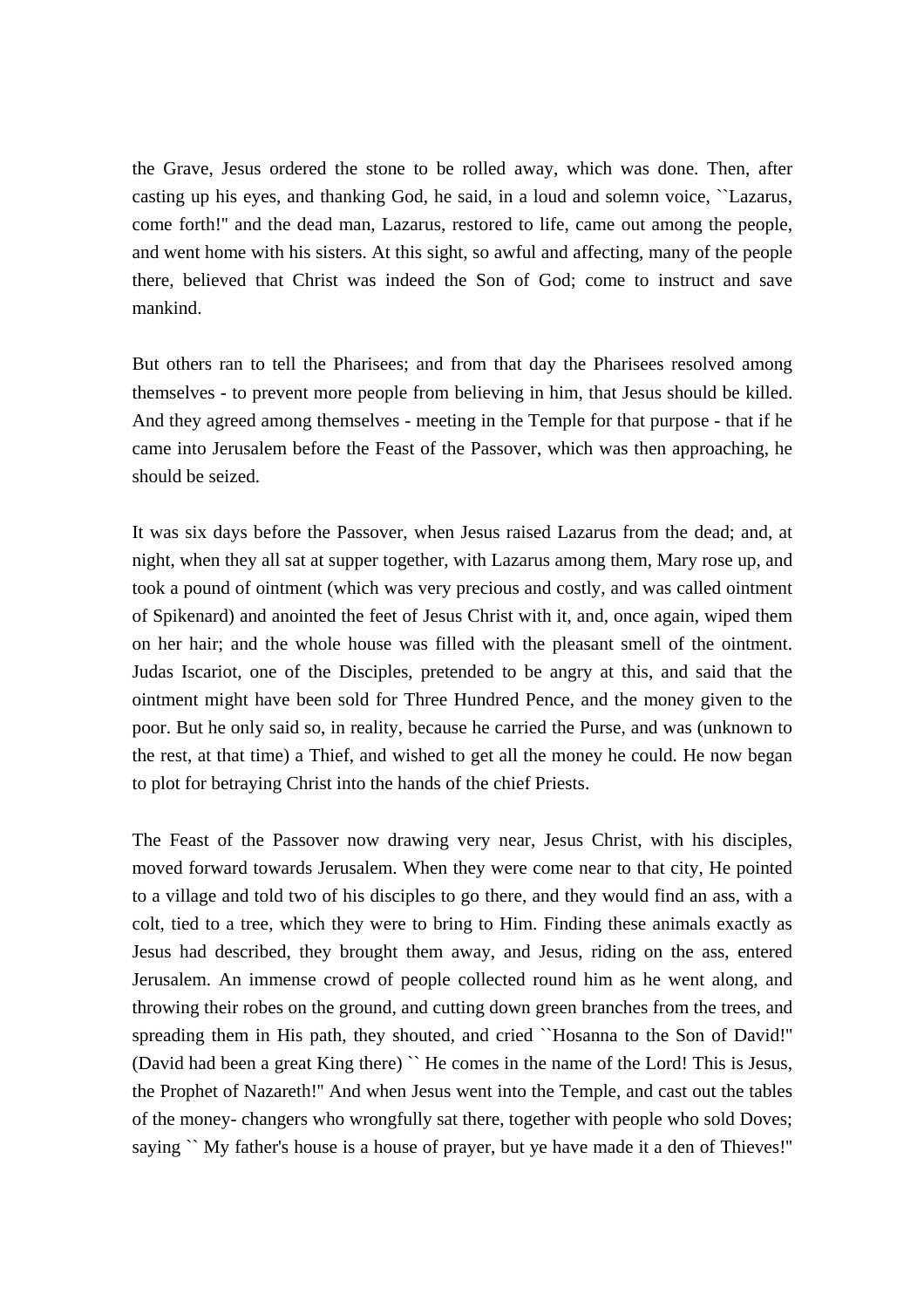- and when the people and children cried in the Temple ``This is Jesus the Prophet of Nazareth,'' and would not be silenced - and when the blind and lame came flocking there in crowds, and were healed by his hand - the chief Priests and Scribes, and Pharisees were filled with fear and hatred of Him. But Jesus continued to heal the sick, and to do good, and went and lodged at Bethany; a place that was very near the City of Jerusalem, but not within the walls.

One night, at that place, he rose from Supper at which he was seated with his Disciples, and taking a cloth and a basin of water, washed their feet. Simon Peter, one of the Disciples, would have prevented Him from washing his feet: but our Saviour told Him that He did this, in order that they, remembering it, might be always kind and gentle to one another, and might know no pride or ill-will among themselves.

Then, he became sad, and grieved, and looking round on the Disciples said, ``There is one here, who will betray me.'' They cried out, one after another, ``Is it I, Lord! - ''Is it I!`` But he only answered, ''It is one of the Twelve that dippeth with me in the dish.`` One of the disciples, whom Jesus loved, happening to be leaning on His Breast at that moment listening to his words, Simon Peter beckoned to him that he should ask the name of this false man. Jesus answered '' It is he to whom I shall give a sop when I have dipped it in the dish`` and when he had dipped it, He gave it to Judas Iscariot, saying ''What thou doest, do quickly.`` Which the other disciples did not understand, but which Judas knew to mean that Christ had read his bad thoughts.

So Judas, taking the sop, went out immediately. It was night, and he went straight to the chief Priests and said ``what will you give me, if I deliver him to you?'' They agreed to give him thirty pieces of Silver; and for this, he undertook soon to betray into their hands, his Lord and Master Jesus Christ.

CHAPTER THE NINTH

The feast of the Passover being now almost come, Jesus said to two of his disciples, Peter and John, ``Go into the city of Jerusalem, and you will meet a man carrying a pitcher of water. Follow him home, and say to him, ''the Master says where is the

--------------------------------------------------------------------------------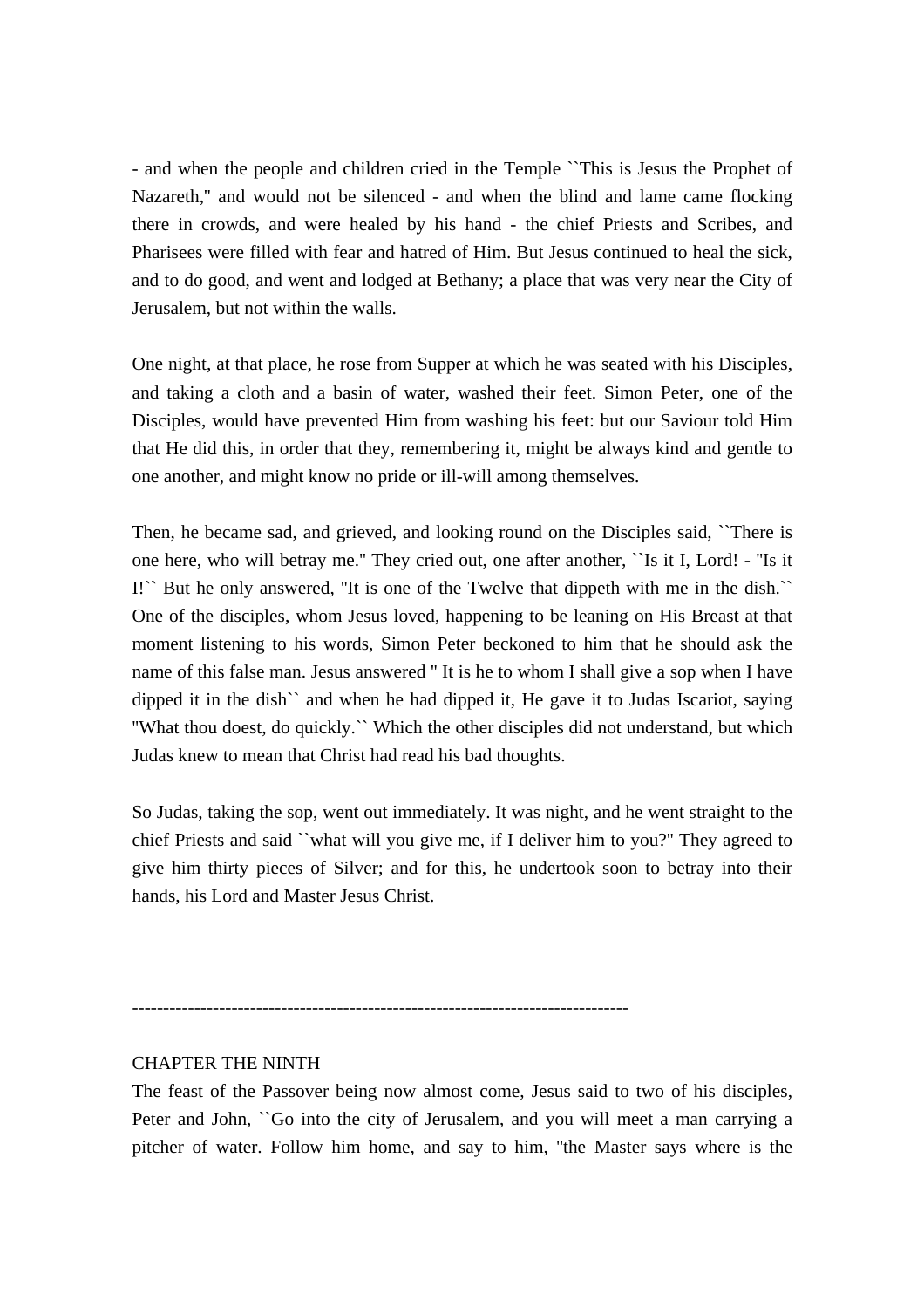guest-chamber, where he can eat the Passover with his Disciples.`` And he will shew you a large upper room, furnished. There, make ready the supper.''

The two disciples found that it happened as Jesus had said; and having met the man with the pitcher of water, and having followed him home, and having been shewn the room, they prepared the supper, and Jesus and the other ten apostles came at the usual time, and they all sat down to partake of it together.

It is always called The Last Supper, because this was the last time that Our Saviour ate and drank with his Disciples.

And he took bread from the table, and blessed it, and broke it, and gave it to them; and drank, and gave it to them, saying ``Do this in remembrance of Me!'' And when they had finished supper, and had sung a hymn, they went out into the Mount of Olives.

There, Jesus told them that he would be seized that night, and that they would all leave him alone and would think only of their own safety. Peter said, earnestly, he never would, for one. ``Before the cock crows," returned Our Saviour, ``you will deny me thrice.'' But Peter answered ``No Lord. Though I should die with Thee, I will never deny Thee'' And all the other Disciples said the same.

Jesus then led the way over a brook, called Cedron, into a garden that was called Gethsemane; and walked with three of the disciples into a retired part of the garden. Then he left them as he had left the other, together; saying ``Wait here, and watch!" and went away and prayed by Himself, while they, being weary, fell asleep.

And Christ suffered great sorrow and distress of mind, in his prayers in that garden, because of the wickness of the men of Jerusalem who were going to kill Him; and He shed tears before God, and was in deep and strong affliction.

When His prayers were finished, and He was comforted, He returned to the Disciples, and said ``Rise! Let us be going! He is close at hand, who will betray me!''

Now, Judas knew that garden well, for Our Saviour had often walked there, with his Disciples; and, almost at the moment when Our Saviour said these words, he came there, accompanied by a strong guard of men and officers, which had been sent by the chief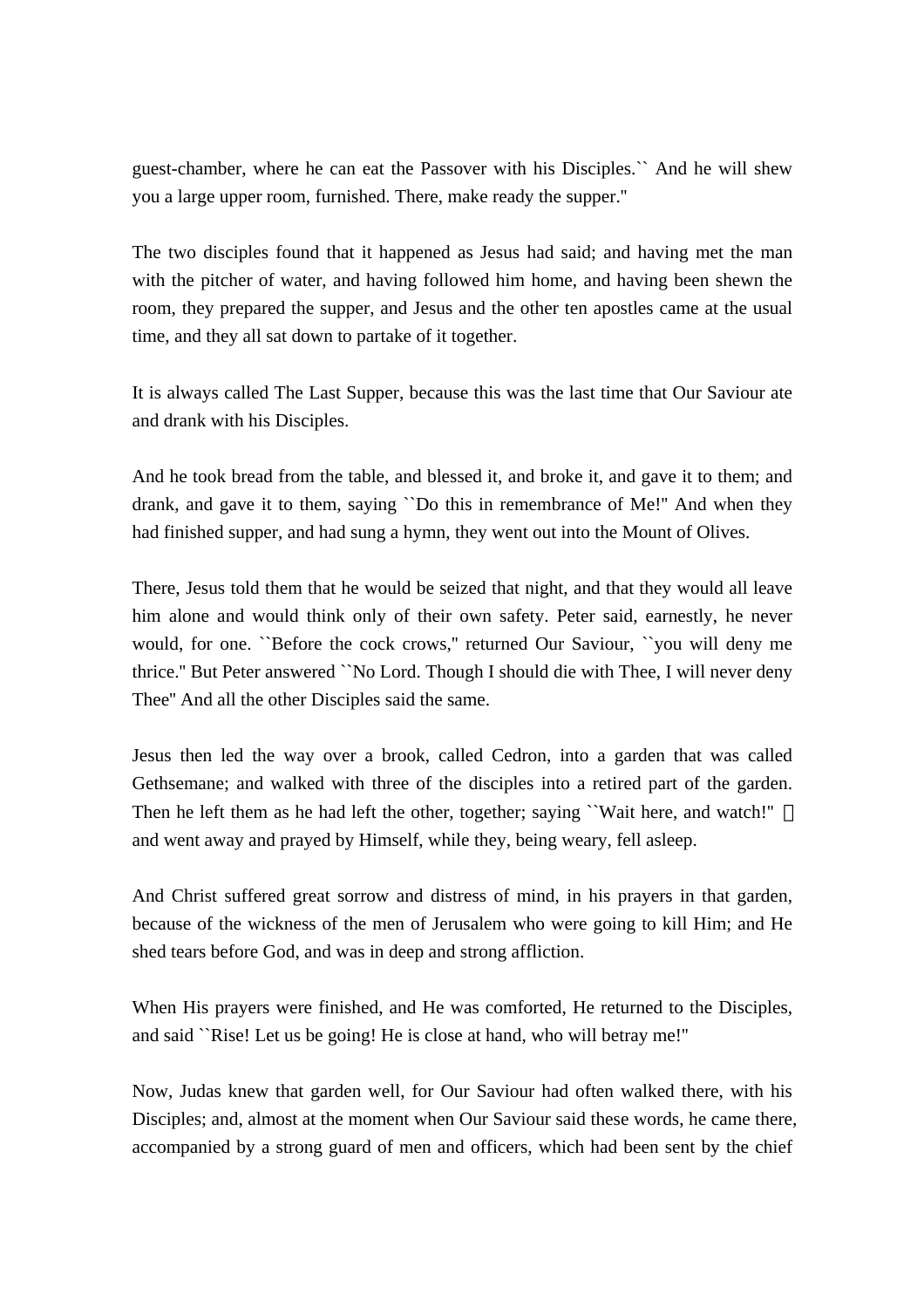Priests and Pharisees. It being dark, they carried lanterns and torches. They were armed with swords and staves too; for they did not know but that the people would rise and defend Jesus Christ; and this had made them afraid to seize Him boldly in the day, when he sat teaching the people.

As the leader of this guard had never seen Jesus Christ and did not know him from the apostles, Judas had said to them, `` The man whom I kiss, will be he.'' As he advanced to give this wicked kiss, Jesus said to the soldiers ``Whom do ye seek?''- `` Jesus of Nazareth,'' they answered. ``Then,'' said Our Saviour, ``I am He.'' Which Judas confirmed, by saying ``Hail Master!'' and kissing Him. Whereupon Jesus said, ``Judas, Thou betrayest me with a kiss!''

The guard then ran forward to seize Him. No one offered to protect Him, except Peter, who, having a sword, drew it, and cut off the right ear of the High Priest's Servant, who was one of them, and whose name was Malchus. But Jesus made him sheath his sword, and gave himself up. Then, all the disciples forsook Him, and fled; and there remained not one- not one- to bear Him company.

--------------------------------------------------------------------------------

# CHAPTER THE TENTH

After a short time, Peter and another Disciple took heart, and secretly followed the guard to the house of Caiaphas the High Priest, whither Jesus was taken, and where the Scribes and others were assembled to question Him. Peter stood at the door, but the other disciple, who was known to the High Priest, went in, and presently returning, asked the woman, who kept the door, to admit Peter too. She, looking at him said, ``Are you not one of the Disciples?'' He said, ``I am not.'' So she let him in; and he stood before a fire that was there, warming himself, among the servants and officers who were crowded round it. For it was very cold.

Some of these men asked him the same question as the woman had done, and said, ``Are you not one of the disciples?'' He again denied it, and said, ``I am not.'' One of them, who was related to that man whose ear Peter had cut off with his sword, said `` Did I not see you in the garden with him?" Peter again denied it with an oath, and said,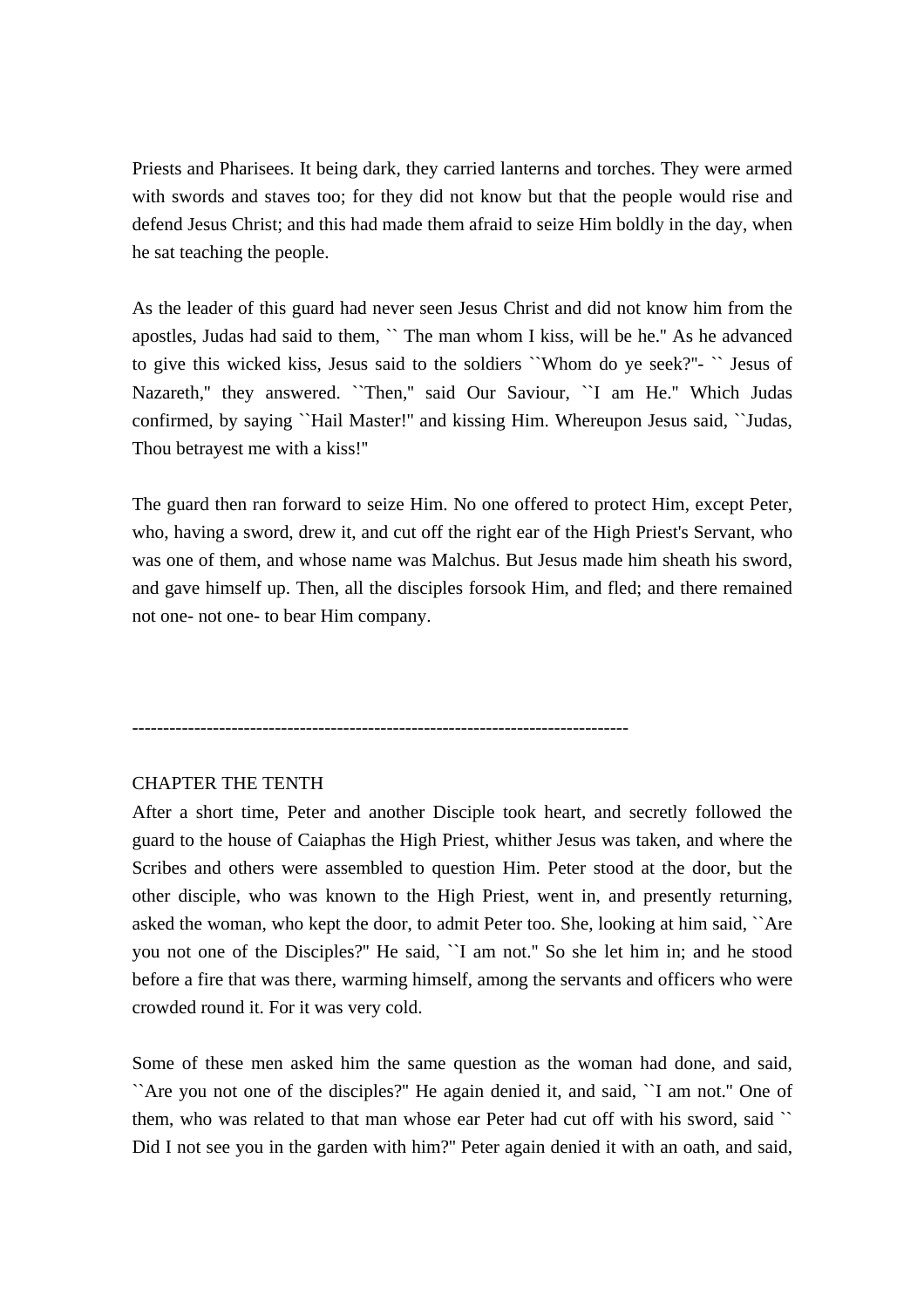``I do not know the man.'' Immediately the cock crew, and Jesus turning round, looked stedfastly at Peter. Then Peter remembered what He had said - that before the cock crew, he would deny Him thrice - and went out, and wept bitterly.

Among other questions that were put to Jesus, the High Priest asked Him what He had taught the people. To which He answered that He had taught them in the open day, and in the open streets, and that the priests should ask the people what they had learned of Him. One of the officers struck Jesus with his hand for this reply; and two false witnesses coming in, said they had heard Him say that He could destroy the Temple of God and build it again in three days. Jesus answered little; but the Scribes and Priests agreed that He was guilty of blasphemy, and should be put to death; and they spat upon, and beat him.

When Judas Iscariot saw that His Master was indeed condemned, he was so full of horror for what he had done, that he took the Thirty Pieces of Silver back to the chief Priests, and said ``I have betrayed innocent blood! I cannot keep it!" with those words, he threw the money down upon the floor, and rushing away, wild with despair, hanged himself. The rope, being weak, broke with the weight of his body, and it fell down on the ground, after Death, all bruised and burst, - a dreadful sight to see! The chief Priests, not knowing what else to do with the Thirty Pieces of Silver, bought a burying-place for strangers with it, the proper name of which was The Potters' Field. But the people called it The Field of Blood ever afterwards.

Jesus was taken from the High Priests' to the Judgment Hall where Pontius Pilate, the Governor, sat, to administer Justice. Pilate (who was not a Jew) said to Him ``your own Nation, the Jews, and your own Priests have delivered you to me ''your own Nation, the Jews, and your own Priests have delivered you to me. What have you done?`` Finding that He had done no harm, Pilate went out and told the Jews so; but they said ''He has been teaching the People what is not true and what is wrong; and he began to do so, long ago, in Galilee. As Herod had the right to punish people who offended against the law in Galilee, Pilate said, "I find no wrong in him. Let him be taken before Herod!``

They carried Him accordingly before Herod, where he sat surrounded by his stern soldiers and men in armour. And these laughed at, Jesus, and dressed him, in mockery, in a fine robe, and sent him back to Pilate. And Pilate called the Priests and People together again, and said ``I find no wrong in this man; neither does Herod. He has done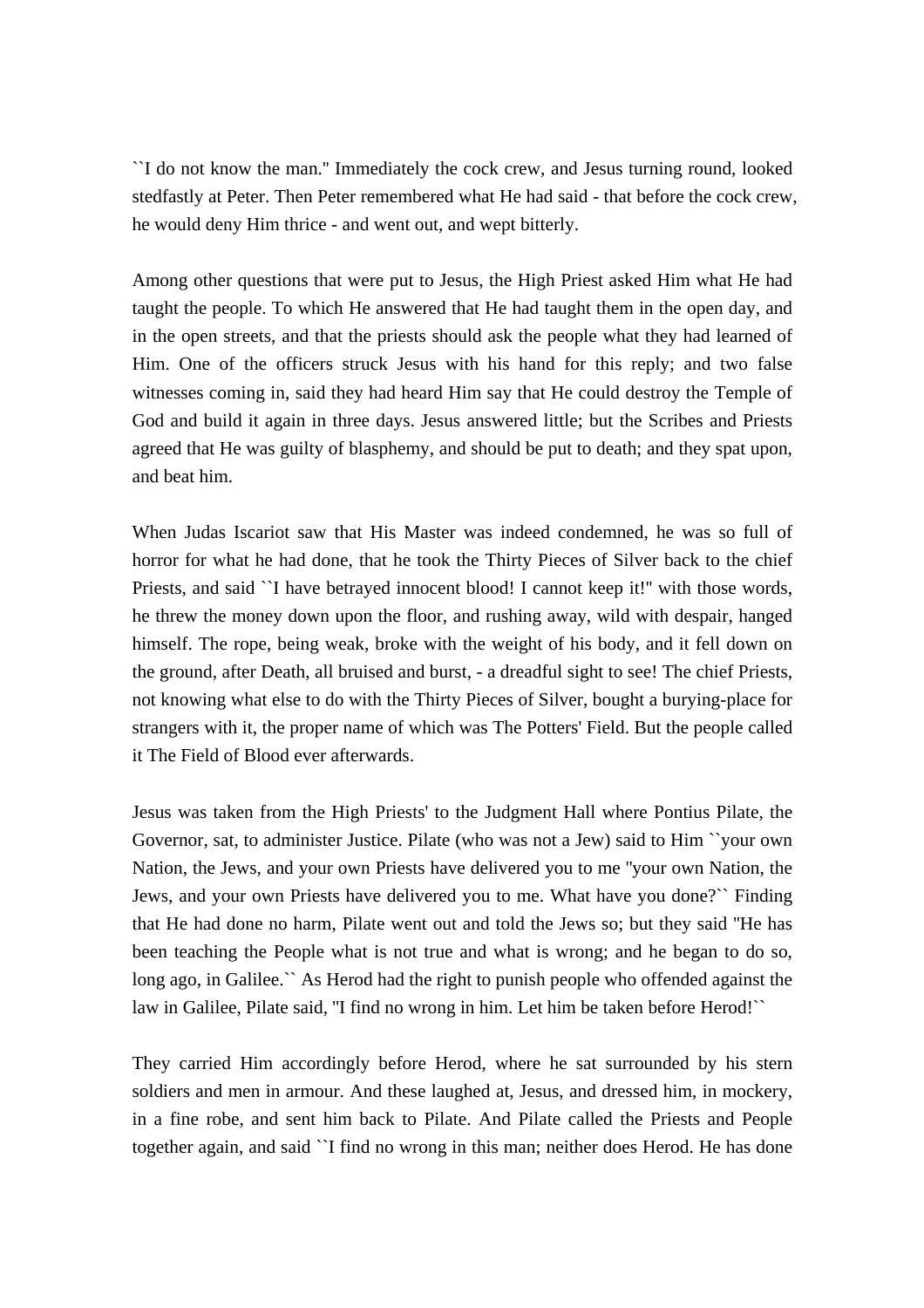nothing to deserve death.'' But they cried out, ``He has, he has! Yes, yes! Let him be killed!''

Pilate was troubled in his mind to hear them so clamorous against Jesus Christ. His wife, too, had dreamed all night about it, and sent to him upon the Judgment Seat saying ``Have nothing to do with that just man!'' As it was the custom of the feast of the Passover to give some prisoner his liberty, Pilate endeavoured to persuade the people to ask for the release of Jesus. But they said (being very ignorant and passionate, and being told to do so, by the Priests) ``No, no, we will not have him released. Release Barabbas, and let this man be crucified!''

Barabbas was a wicked criminal, in jail for his crimes, and in danger of being put to death.

Pilate, finding the people so determined against Jesus, delivered him to the soldiers to be scourged - that is beaten. They plaited a crown of thorns, and put it on his head, and dressed Him in a purple robe, and spat upon him, and struck him with their hands, and said ``Hail, King of the Jews!'' - remembering that the crowd had called him the Son of David when he entered into Jerusalem. And they ill-used him in many cruel ways; but Jesus bore it patiently, and only said ``Father! Forgive them! They know not what they do!''

Once more, Pilate brought Him out before the people, dressed in the purple robe and crown of thorns, and said `` Behold the man!'' They cried out, savagely, ``Crucify him! Crucify him!'' So did the chief Priests and officers. ``Take him and crucify him yourselves,'' said Pilate. ``I find no fault in him.'' But they cried out, ``He called himself the Son of the God; and that, by the Jewish Law is Death! And he called himself King of the Jews; and that is against the Roman Law, for we have no King but Caesar, who is the Roman Emperor. If you let him go, you are not Caesar's friend. Crucify him! Crucify him!''

When Pilate saw that he could not prevail with them, however hard he tried, he called for water, and washing his hands before the crowd, said, ``I am innocent of the blood of this just person.'' Then he delivered Him to them to be crucified; and they, shouting and gathering round Him, and treating him (who still prayed for them to God) with cruelty and insult, took Him away.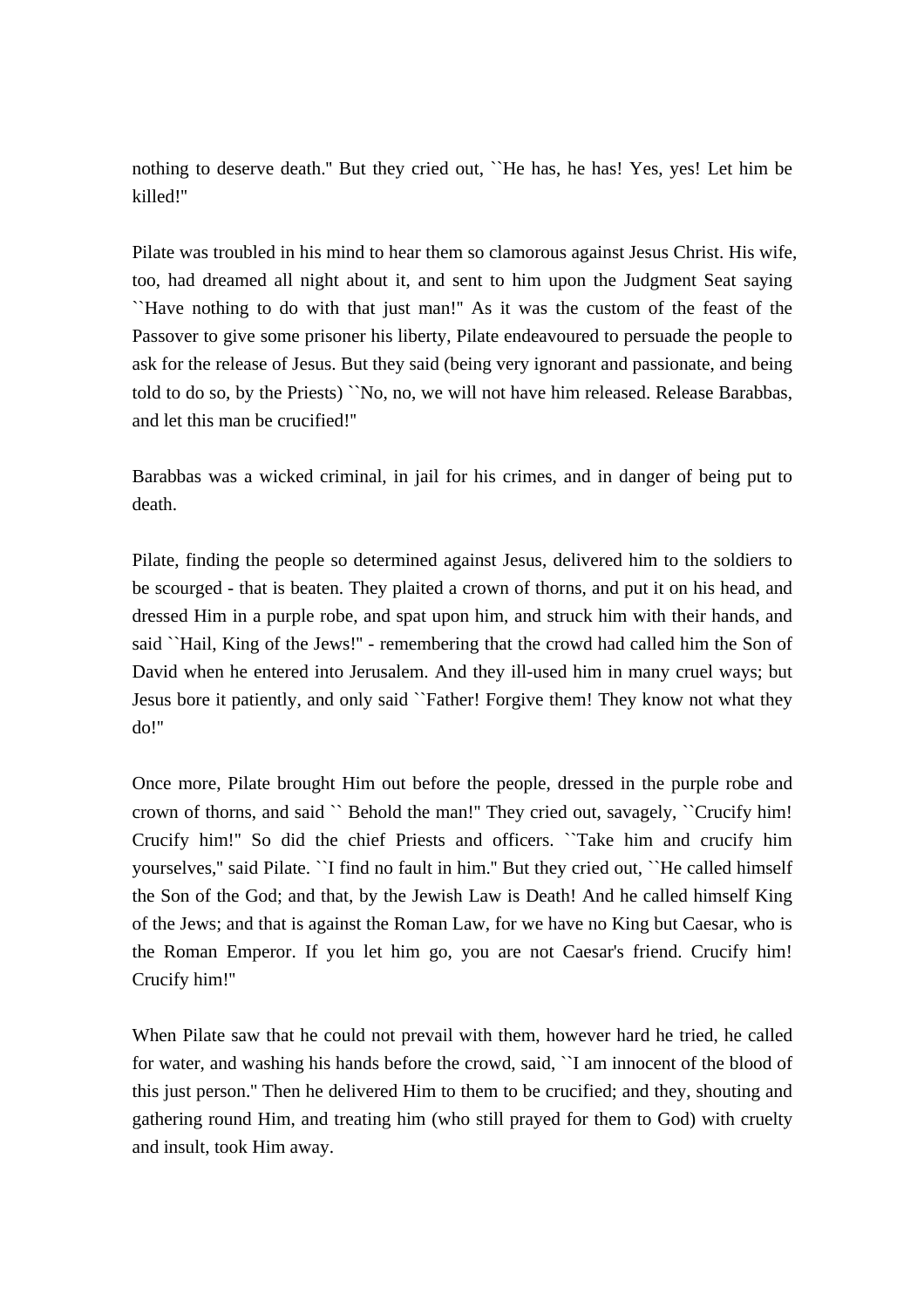# CHAPTER THE ELEVENTH

That you may know what the People meant when they said ``Crucify him!'' I must tell you that in those times, which were very cruel times indeed (let us thank God and Jesus Christ that they are past!) it was the custom to kill people who were sentenced to Death, by nailing them alive on a great wooden Cross, planted upright in the ground, and leaving them there, exposed to the Sun and Wind, and day and night, until they died of pain and thirst. It was the custom too, to make them walk to the place of execution, carrying the cross-piece of wood to which their hands were to be afterwards nailed; that their shame and suffering might be the greater.

--------------------------------------------------------------------------------

Bearing his Cross, upon his shoulder, like the commonest and most wicked criminal, our blessed Saviour, Jesus Christ, surrounded by the persecuting crowd, went out of Jerusalem to a place called in the Hebrew language, Golgotha; that is, the place of a scull. And being come to a hill called Mount Calvary, they hammered cruel nails through his hands and feet and nailed him on the Cross, between two other crosses on each of which, a common thief was nailed in agony. Over His head, they fastened this writing ``Jesus of Nazareth, the King of the Jews'' - in three languages; in Hebrew, in Greek, and in Latin.

Meantime, a guard of four soldiers, sitting on the ground, divided His clothes (which they had taken off) into four parcels for themselves, and cast lots for His coat, and sat there, gambling and talking, while He suffered. They offered him vinegar to drink, mixed with gall; and wine, mixed with myrrh, but he took none. And the wicked people who passed that way, mocked him, and said ``If Thou be the Son of God, come down from the cross.'' The Chief Priests also mocked Him, and said ``He came to save Sinners. Let him save himself!" One of the Thieves too, railed at him, in his torture, and said, f Thou be Christ, save thyself, and us.`` But the other Thief, who was penitent, said '' Lord! Remember me when Thou comest into Thy Kingdom!`` And Jesus answered, " Today, thou shalt be with me in Paradise.``

None were there, to take pity on Him, but one disciple and four women. God blessed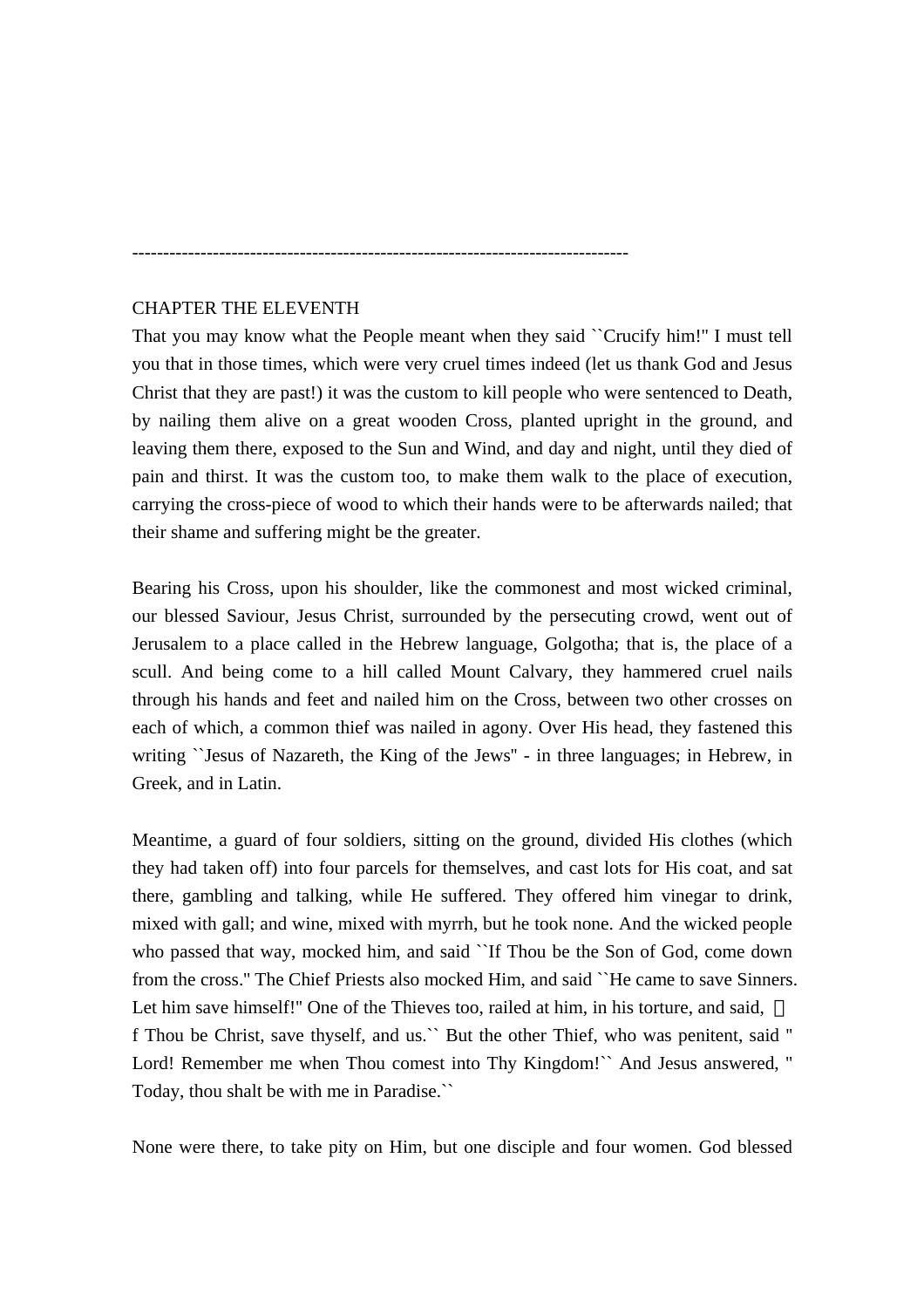those women for their true and tender hearts! They were, the mother of Jesus, his mother sister, Mary, the wife of Cleophas, and Mary Magdalene who had twice dried his feet upon her hair. The disciple was he whom Jesus loved - John, who had leaned upon his breast and asked Him which was the Betrayer. When Jesus saw them standing at the foot of the Cross, He said to His mother that John would be her son, to comfort her when He was dead; and from that hour John was as a son to her, and loved her.

At about the sixth hour, a deep and terrible darkness came over all the land, and lasted until the ninth hour, when Jesus cried out, with a loud voice, ``My God, My God, why has Thou forsaken me!'' The soldiers, hearing him, dipped a sponge in some vinegar, that was standing there, and fastening it to long reed, put it up to His Mouth. When He had received it, He said ``It is finished!'' - And crying ``Father! Into thy hands I commend my Spirit!'' - died.

Then, there was a dreadful earthquake; and the Great wall of the Temple, cracked; and the rocks were rent asunder. The guard, terrified at these sights, said to each other, ``Surely this was the Son of God!'' - and the People who had been watching the cross from a distance (among whom were many women) smote upon their breasts, and went fearfully and sadly, home.

The next day, being the Sabbath, the Jews were anxious that the Bodies should be taken down at once, and made that request to Pilate. Therefore some soldiers came, and broke the legs of the two criminals to kill them; but coming to Jesus, and finding Him already dead, they only pierced his side with a spear. From the wound, there came out, blood and water.

There was a good man named Joseph of Arimathea - a Jewish City - who believed in Christ, and going to Pilate privately (for fear of the Jews) begged that he might have the body. Pilate consenting, he and one Nicodemus, rolled it in linen and spices - it was the custom of the Jews to prepare bodies for burial in that way - and buried it in a new tomb or sepulchre, which had been cut out of a rock in a garden near to the place of Crucifixion, and where no one had ever yet been buried. They then rolled a great stone to the mouth of the sepulchre, and left Mary Magdalene, and the other Mary, sitting there, watching it.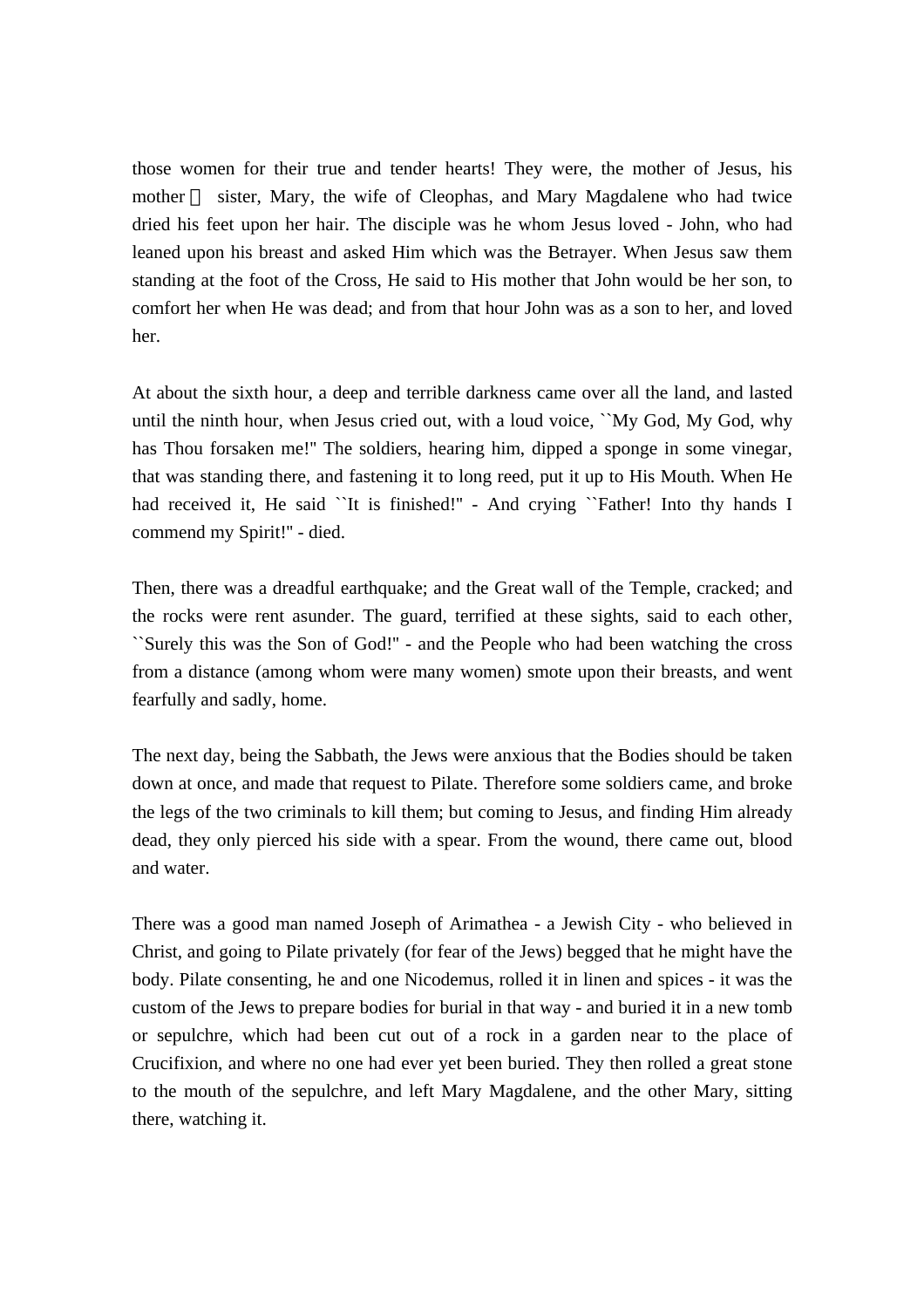The Chief Priests and Pharisees remembering that Jesus Christ had said to his disciples that He would rise from the grave on the third day after His death, went to Pilate and prayed that the Sepulchre might be well taken care off until that day, lest the disciples should steal the Body, and afterwards say to the people that Christ was risen from the dead. Pilate agreeing to this, a guard of soldiers was set over it constantly, and the stone was sealed up besides. And so it remained, watched and sealed, until the third day; which was the first day of the week.

When that morning began to dawn, Mary Magdalene and the other Mary, and some other women, came to the Sepulchre, with some more spices which they had prepared. As they were saying to each other, ``How shall we roll away the stone?'' the earth trembled and shook, and an angel, descending from Heaven, rolled it back, and then sat resting on it. His countenance was like lightning, and his garments were white as snow; and at sight of him, the men of the guard fainted away with fear, as if they were dead.

Mary Magdalene saw the stone rolled away, and waiting to see no more, ran to Peter and John who were coming towards the place, and said ``They have taken away the Lord and we know not where they have laid him!'' They immediately ran to the Tomb, but John, being the faster of the two, outran the other, and got there first. He stooped down, and looked in, and saw the linen cloths in which the body had been wrapped, lying there; but he did not go in. When Peter came up, he went in, and saw the linen clothes lying in one place, and a napkin that had been bound about the head, in another. John also went in then, and saw the same things. Then they went home, to tell the rest.

But Mary Magdalene remained outside the sepulcher, weeping. After a little time, she stooped down, and looked in, and saw Two angels, clothed in white, sitting where the body of Christ had lain. These said to her, ``Woman, why weepest Thou?'' She answered, ``Because they have taken away my Lord, and I know not where they have laid him.'' As she gave his answer, she turned round, and saw Jesus standing behind her, but did not Then know Him. ``Woman,'' said He, ``Why weepest Thou? what seekest thou?'' She, supposing Him to be the gardener, replied, ``Sir! If thou hast borne my Lord hence, tell me where Thou hast laid him, and I will take him away.'' Jesus pronounced her name, ``Mary.'' Then she knew him, and, starting, exclaimed ``Master!'' - ``Touch me not,'' said Christ; ``for I am not yet ascended to my father; but go to my disciples, and say unto them, I ascend unto my Father, and your Father; and to my God, and to your God!''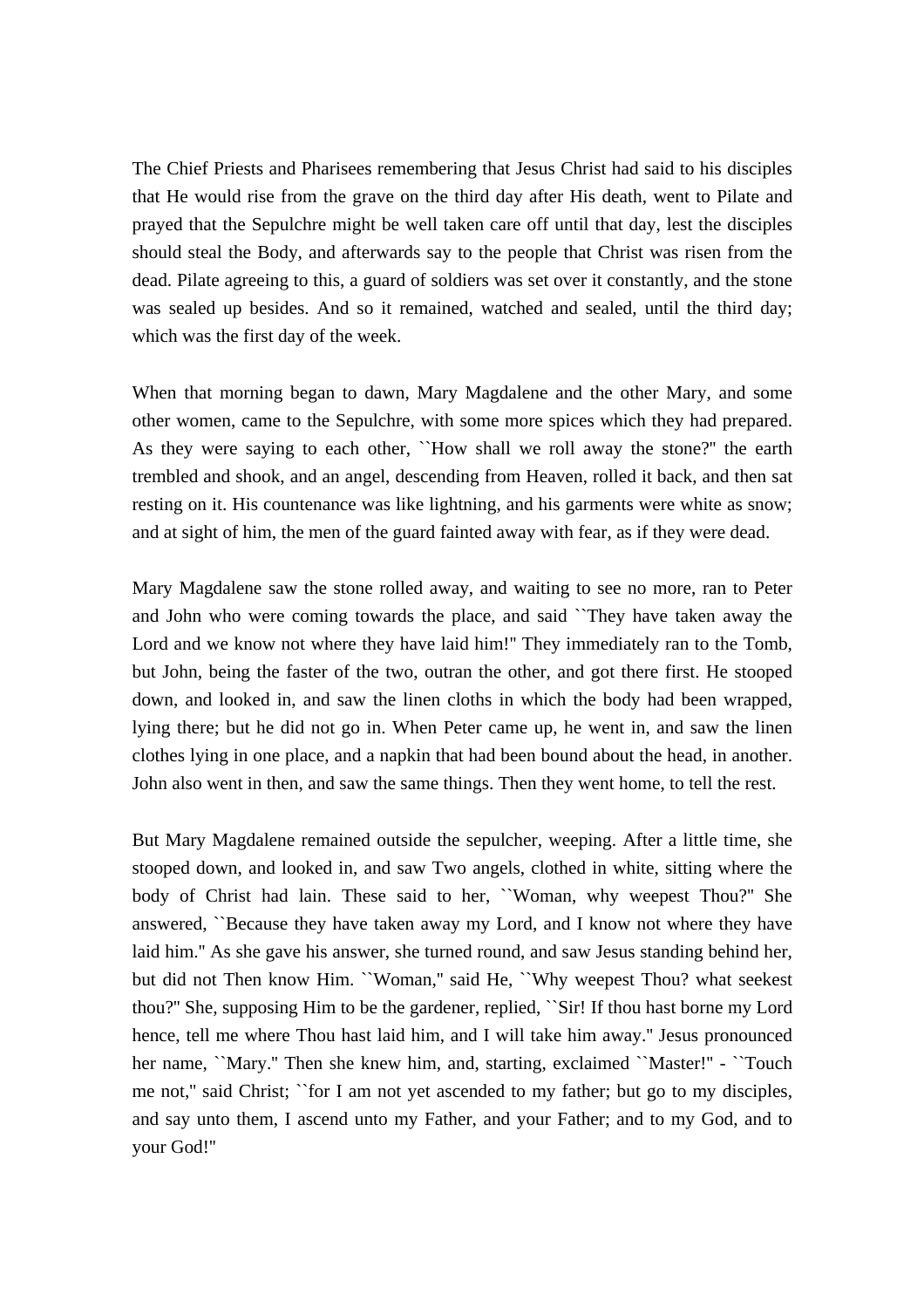Accordingly, Mary Magdalene went and told the Disciples that she had seen Christ, and what He had said to her; and with them she found the other women whom she had left at the Sepulchre when she had gone to call those two disciples Peter and John. These women told her and the rest, that they had seen at the Tomb, two men in shining garments, at sight of whom they had been afraid, and had bent down, but who had told them that the Lord was risen; and also that as they came to tell this, they had seen Christ, on the way, and had held him by the feet, and worshipped Him. But these accounts seemed to the apostles at that time, as idle tales, and they did not believe them.

The soldiers of the guard too, when they recovered from their fainted-fit, and went to the Chief Priests to tell them what they had seen, were silenced with large sums of money, and were told by them to say that the Disciples had stolen the Body away while they were asleep.

But it happened that on that same day, Simon and Cleopas - Simon one of the twelve Apostles, and Cleopas one of the followers of Christ were walking to a village called Emmaus, at some little distance from Jerusalem, and were talking, by the way, upon the death and resurrection of Christ, when they were joined by a stranger, who explained the Scriptures to them, and told them a great deal about God, so that they wondered at his knowledge. As the night was fast coming on when they reached the village, they asked this stranger to stay with them, which he consented to do. When they all three sat down to supper,

he took some bread, and blessed it, and broke it as Christ had done at the Last Supper. Looking on him in wonder they found that his face was changed before them, and that it was Christ himself; and as they looked on him, he disappeared.

They instantly rose up, and returned to Jerusalem, and finding the disciples sitting together, told them what they had seen. While they were speaking, Jesus suddenly stood in the midst of all the company, and said ``Peace be unto ye!'' Seeing that they were greatly frightened, he shewed them his hands and feet, and invited them to touch Him; and, to encourage them and give them time to recover themselves, he ate a piece of broiled fish and a piece of honeycomb before them all.

But Thomas, one of the Twelve Apostles, was not there, at that time; and when the rest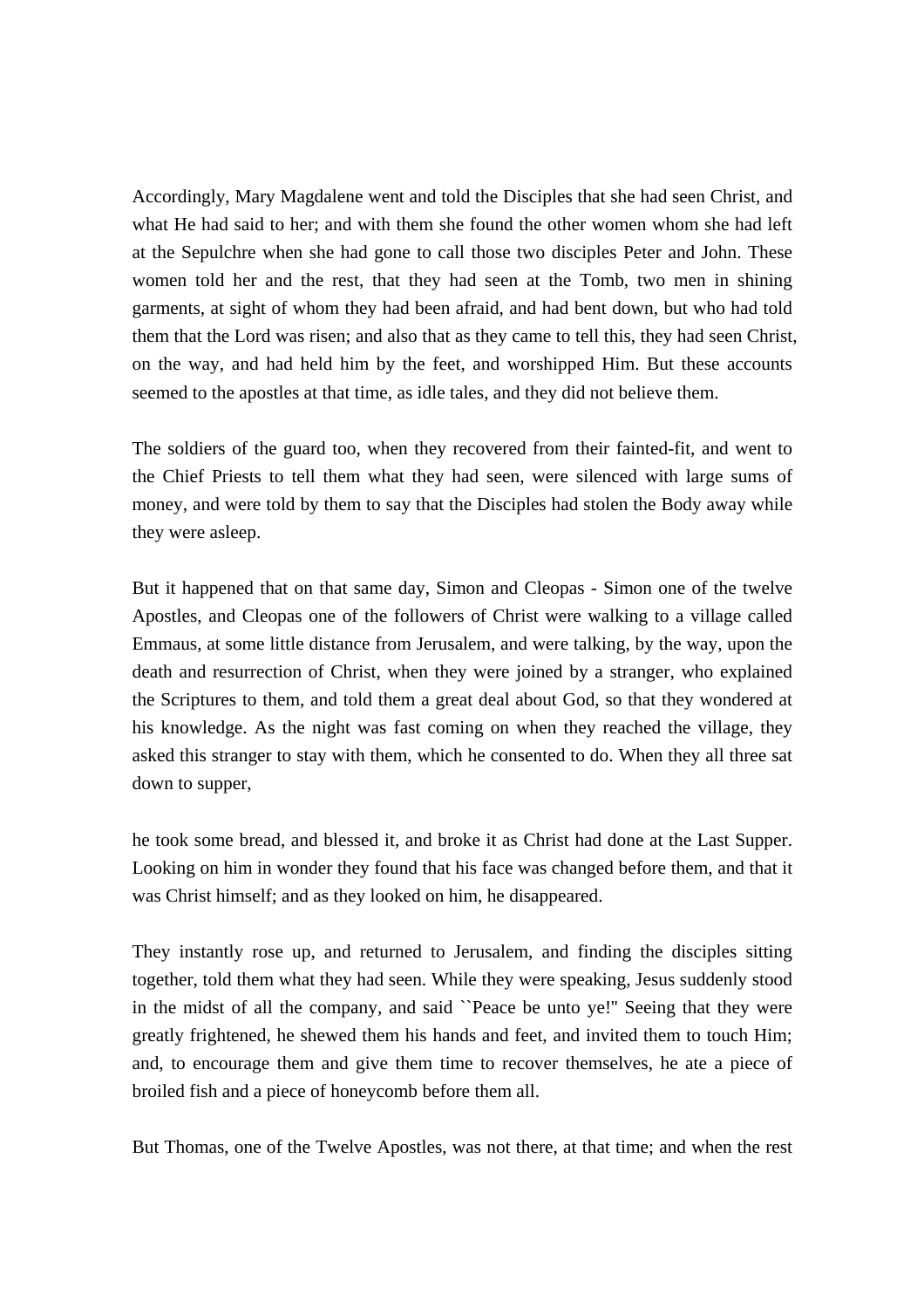said to him afterwards, "we have seen the Lord!" he answered "Except I shall see in his hands the print of the nails, and thrust my hand into his side, I will not believe!'' At that moment, though the doors were all shut, Jesus again appeared, standing among them, and said ``Peace be unto you!'' Then He said to Thomas, ``Reach hither thy finger, and behold my hands; and reach hither thy hand, and thrust it into my side; and be no faithless, but believing.'' And Thomas answered, and said to him, `` My Lord and my God!" Then said Jesus, ``Thomas, because thou hast seen me, thou has believed. Blessed are they that have not seen me, and yet have believed.''

After that time, Jesus Christ was seen by five hundred of his followers at once, and He remained with others of them forty days, teaching them, and instructing them to go forth into the world, and preach His gospel and religion; not minding what wicked men might do to them. And conducting his disciples at last, out of Jerusalem as far as Bethany, he blessed them, and ascended in a cloud to Heaven, and took His place at the right hand of God. And while they gazed into the bright blue sky where He had vanished, two whiterobed angels appeared among them, and told them that as they had seen Christ ascend to Heaven, so He would, one day, come descending from it, to judge the World.

When Christ was seen no more, the Apostles began to teach the People as He had commanded them. And having chosen a new apostle, named Matthias, to replace the Wicked Judas, they wandered into all countries, telling the People of Christ Life and Death - and of the Crucifixion and Resurrection - and of the Lessons he had taught - and baptizing them in Christ name. And through the power He had given them they healed the sick, and gave sight to the Blind, and speech to the Dumb, and Hearing to the Deaf, as he had done. And Peter being thrown into Prison, was delivered from it, in the dead of night, by an Angel: and once, his words before God caused a man named Ananias, and his wife Sapphira, who had told a lie, to be struck down dead, upon the Earth.

Wherever they went, they were persecuted and cruelly treated; and one man named Saul who had held the clothes of some barbarous persons who pelted one of the Christians named Stephen, to death with stones, was always active in doing them harm. But God turned Saul heart afterwards; for as he was travelling to Damascus to find out some Christians who were there, and drag them to prison, there shone about him a great light from Heaven; a voice cried, ``Saul, Saul, why persecutest thou me!'' and he was struck down from his horse, by an invisible hand, in sight of all the guards and soldiers who